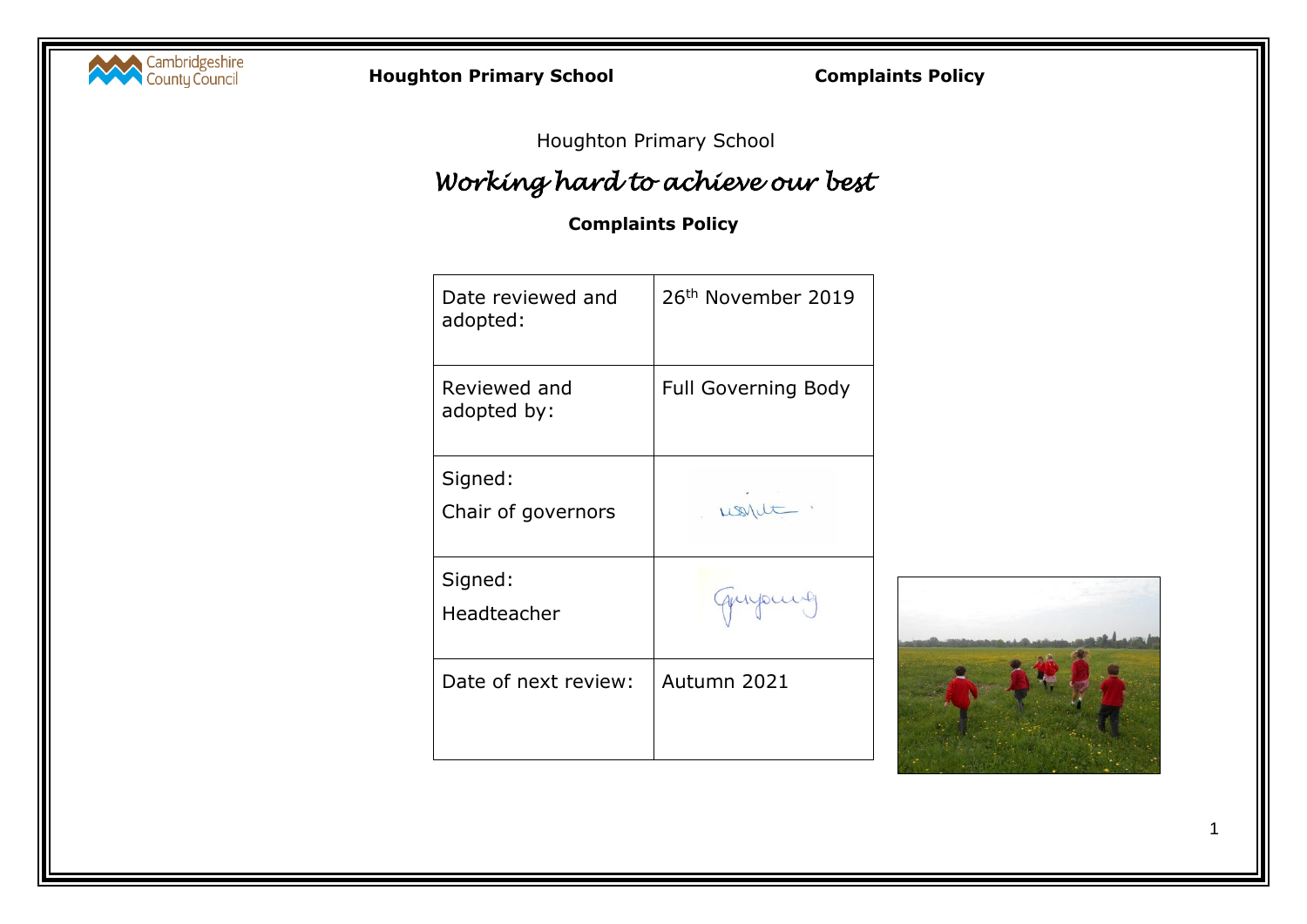#### **Contents**

|                                                                                                                                           | rage           |
|-------------------------------------------------------------------------------------------------------------------------------------------|----------------|
| An introduction to the Complaints Policy                                                                                                  | $\overline{2}$ |
| Preliminary Stage - Dealing with Concerns Informally                                                                                      | 4              |
| <b>Part 1 - Making a Formal Complaint to the</b><br>Principal/Headteacher                                                                 | 5              |
| <b>Part 2 - Referring a Formal Complaint to the Chair of</b><br>Governors or making a complaint about governors                           | 6              |
| <b>Part 3 - Referring a Formal Complaint to the Governors'</b><br>Complaints Panel                                                        | 8              |
|                                                                                                                                           |                |
| Appendix 1 - Summary of Complaints Process with<br><b>Timelines</b>                                                                       | 13             |
| Appendix 2 - Frequently Asked Questions/Serial and<br>Persistent Complaints/Communication Strategy/Barring from<br>school premises        |                |
| Appendix 3 - Issues Outside the Scope of the Complaints<br>Policy                                                                         | 17             |
| <b>Appendix 4 - Sample Acknowledgement Letter from</b><br>Principal/Headteacher/ Chair of Governors                                       | 19             |
| <b>Appendix 5 - Sample Agenda for Face-to-Face Meeting</b><br>between Complainants and Governors' Review Panel at Stage<br>3 (if adopted) | 20             |
| <b>Appendix 6</b> – Roles and responsibilities                                                                                            | 21             |
| School Complaint Form                                                                                                                     | 24             |
| Complaint Review Request Form                                                                                                             | 25             |

*Page*

#### **An Introduction to the Complaints Policy**

The Governing Body is required by law (section 29 of the Education Act 2002) to establish procedures and publish those procedures for dealing with complaints relating to the school, or to the provision of facilities or services (unless the issue is covered by other legislation – see Appendix 3). **The Local Authority has no statutory authority to investigate our school complaints and complaints must be directed to the school**

#### **1. The difference between a concern and a complaint**

A concern may be treated as an expression of worry or doubt over an issue considered to be important for which reassurances are sought.

The Governing Body uses the Local Government Ombudsman definition of what is a complaint. A complaint is

> *'An expression of dissatisfaction about a service that requires a response.'*

It is in everyone's interest that complaints are resolved at the earliest possible stage. Many issues can be resolved informally, without the need to follow formal procedures. Schools should have procedures in place to take informal concerns seriously and make every effort to resolve the matter as quickly as possible. However, there will be occasions when complainants want to raise their concerns formally, in those cases, the formal complaints procedure will be followed.

#### **2. Who can make a Complaint?**

Any person who has a legitimate interest in the school may make a complaint. This will include pupils on roll at the school irrespective of their age, although normally a complaint from a pupil would come through a parent. This includes parents or carers of children no longer at the school and members of the public.

Unless complaints are dealt with under separate statutory procedures (see Appendix 3 pages 22 and 23), we will use this complaints procedure.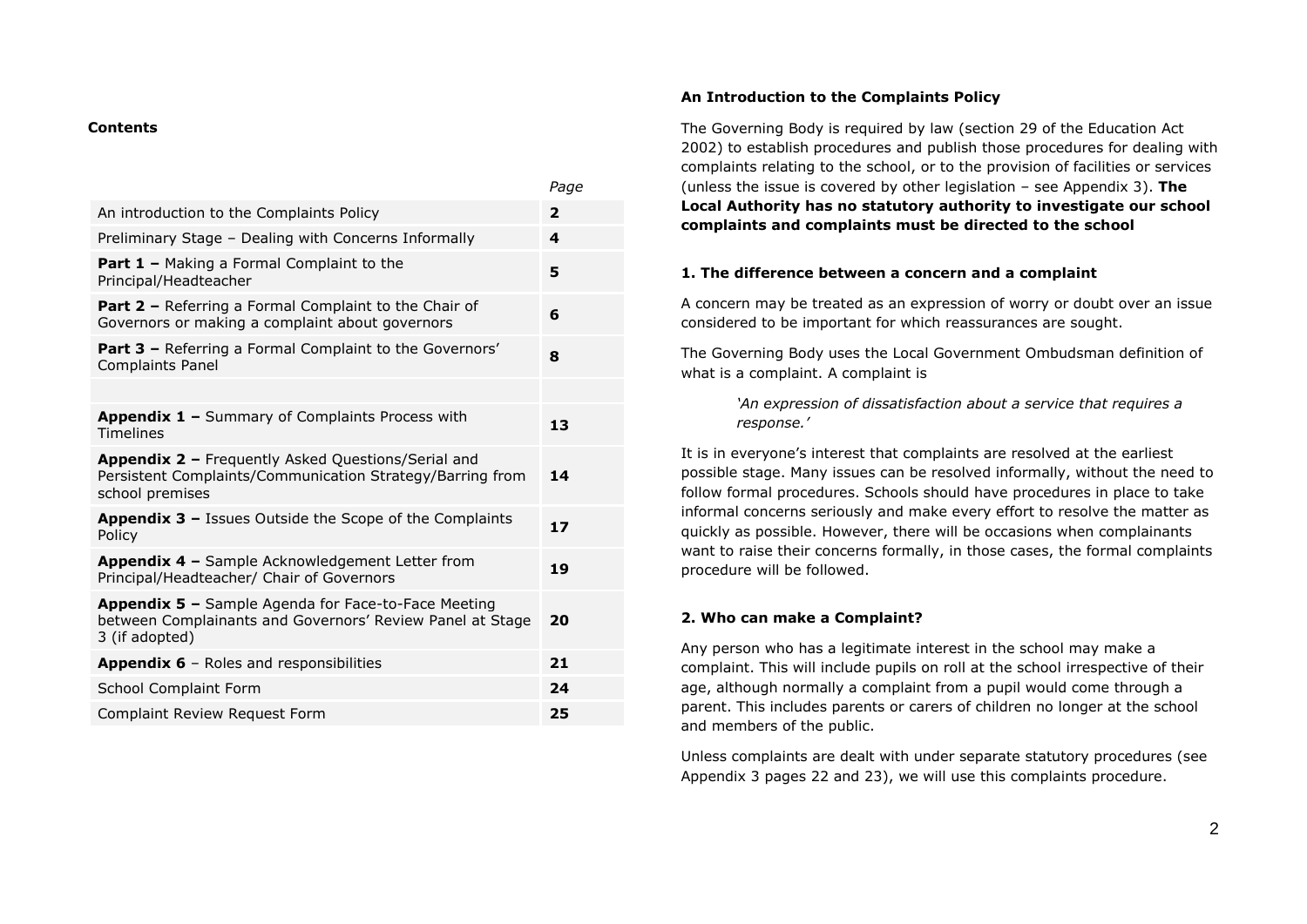Where a person is not able to make a complaint himself or herself, a friend or other family member may do so on their behalf, but that person does not become the complainant. The Governing Body will not accept complaints from legal representatives.

**In accordance with administrative law principles, complainants will be given the opportunity to complete the complaints procedure in full, unless the school possess clear evidence that the complainant meets our serial and unreasonable complaints criteria.**

If that is the case and the complainant contacts us again on the same issue, the correspondence may then be viewed as 'serial' or 'persistent' and we may choose not to respond. **We will not mark a complainant as 'serial' before the complainant has completed the procedure.**

We have published a separate Serial and Persistent Complaints Policy and further details are provided on page 21 of this policy.

Anonymous complaints will not normally be investigated. However, the Headteacher or Chair of Governors, if appropriate, will determine whether the complaint warrants an investigation.

The Governing Body will ensure that any third party providers have their own complaints procedures in place if they are using school premises to offer services.

### **3. Purposes of the Complaints Procedure**

The purpose of our Complaints Procedure is to provide a comprehensive, open, transparent, fair and timely vehicle through which:

- something that may have gone wrong can be identified, acknowledged and, where necessary, put right:
- an apology may be made where appropriate;
- the school and its senior management can, where appropriate, learn from the process, making it less likely that a similar complaint will be brought in the future.

A written record will be kept of all complaints along with details of how they were resolved following a formal investigation or progression to a panel hearing.

### **4. Publicising the Complaints Procedure**

We will do this by:

- copies of the procedure and the complaints forms are available from the school (clearly this will be easily accessible without a potential complainant being asked the reason why it is being requested);
- including the procedure and complaints forms on the school's web site, ensuring that it is easy to find through a link from the home page.

### **5. Adopting the Complaints Procedure**

The Governing Body formally adopted this procedure on 26<sup>th</sup> November 2019 and it will be reviewed in the autumn term 2021.

A review might be required earlier in the following circumstances:

- to take account of any changes to legislation or to reflect new local authority or government guidance;
- in the light of any recommendations from the Chair or a Review Panel arising from consideration of a complaint.

We will review the policy every two years.

### **6. Timescales for complaints**

We will aim to consider complaints as quickly and as efficiently as possible and any deviation from our published procedure will be recorded and communicated to the complainant.

The Governing Body has accepted the view of the Department for Education that a complainant should normally be expected to lodge their complaint **within 90 calendar days of the event being complained about.** The 90 calendar day limit has been established because investigation is more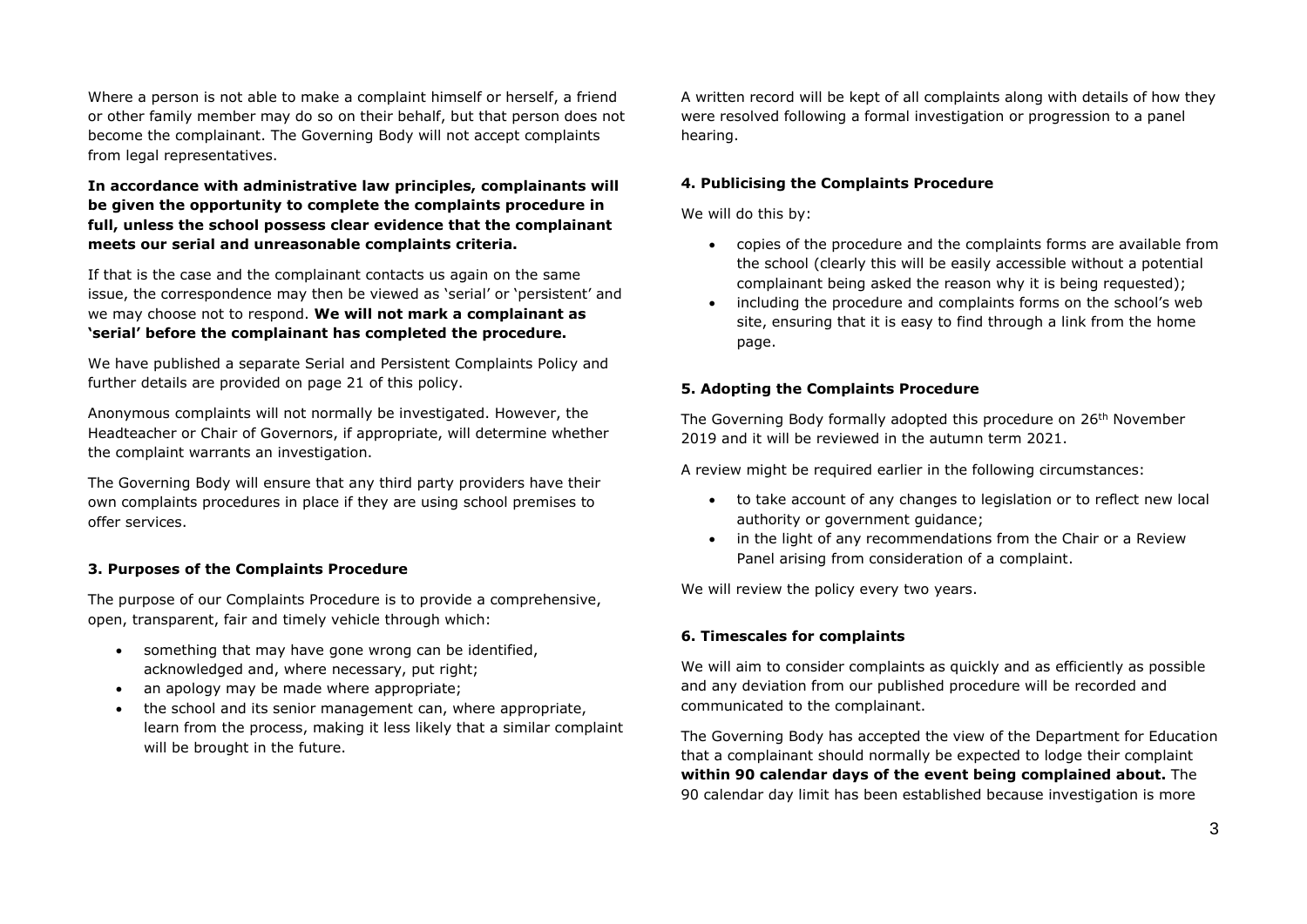difficult after a period of time: memories may not be as clear as they would have been earlier, records may not be as readily available and witnesses may no longer be employed at the school. A delay in making a complaint may also disadvantage any person who is the subject of it, making it more challenging for them to defend themselves for the same reasons.

In exceptional circumstances, the Chair of Governors, acting on behalf of the Governing Body, will consider complaints submitted outside this timeframe. In such instances the complainant will need to offer an explanation as to why there has been a delay in making a complaint.

Any decision made in this respect will aim to be lawful, rational, reasonable, fair and proportionate. It is for the school to decide what exceptional circumstances are.

Where a number of complaints are made in one letter of complaint, some of which lie outside the timeframe, the Chair of Governors will determine which complaints can be considered, taking account of their relevance to the substantive complaint or complaints made within the timescale.

If the complaint is received outside of term time, the calendar day timings for managing the complaint will start on the first school day after the holiday period.

Where it is clear that published timescales cannot be met, new time limits will be set and the complainant will be sent details of the new deadline and an explanation for the delay.

If other bodies are investigating aspects of the complaint, for example the police, LA safeguarding teams or tribunals, there may be an impact on the school's ability to adhere to timescales, or the procedure may have to be suspended until those investigations are complete.

If a complainant commences legal action in relation to their complaint, the procedure may have to be suspended until those proceedings have concluded.

Timescales for our complaints process are confirmed and summarised in Appendix 1.

#### **Preliminary stage – dealing with concerns informally**

Before the formal processes are invoked every effort should be made to resolve matters informally. This is in line with Department for Education guidance. The Governing Body will ensure parents are made aware of how they can raise a concern through the governors' communication policy. An informal concern can be raised in person, in writing or by telephone. The school will aim to acknowledge an informal concern or complaint within 3 working days and resolve the informal concern or complaint within 10 working days.

Some issues are likely to be best resolved through discussion with a class teacher or other member of staff below the level of a school leader. In some cases, though, a person may feel the need to escalate the matter to the Key Stage Leader or Headteacher.

Initially school staff below the level of Headteacher will seek to resolve matters through the provision of information and clarification. Where it is clear that there is a significant level of challenge, staff will refer the matter to the Headteacher as a cause for concern. The Headteacher will then seek to resolve the matter through discussion with those expressing concerns.

Whether attempts to resolve concerns at an informal stage are by telephone conversation or through meetings, school staff will take a note of any agreed action points and summarise these at the end of the conversation. The agreed action points will be circulated promptly to those involved in the discussion if that was agreed at the meeting.

### **The formal Complaints Procedure will not normally be accessed unless the Headteacher has first been given the opportunity to discuss the matter with the complainant, either by telephone or, preferably, in person.**

Where the Headteacher is unable to resolve matters through discussion, the parent will be asked if they wish to make a formal complaint to the Headteacher. This complaint should be made in writing using the formal School Complaints Form at the end of this document and available on the school website or from the school office.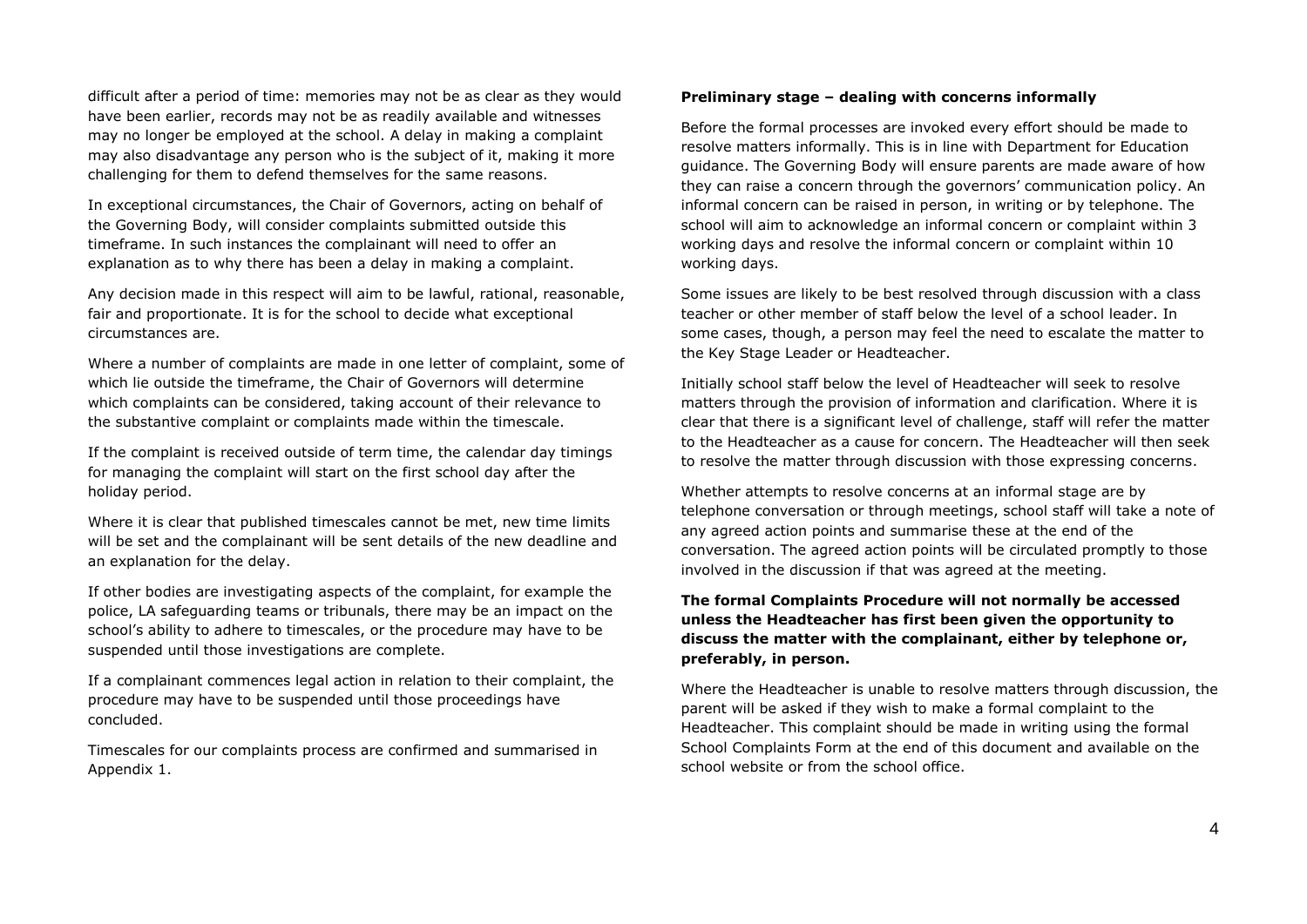### **Part 1 – Making a formal complaint to the Headteacher**

#### **The procedure**

1.1 The procedure for making a formal complaint requires a complainant to complete, and to submit, a Complaint Form and to do so within **90 calendar days** of the issue about which they are complaining. If the complaint is received outside of term time, the calendar day timings for managing the complaint will start on the first school day after the holiday period.

1.2 The Headteacher will record the date the complaint is received and acknowledge receipt of the complaint form in writing within **3 school days**  and investigate the matter so that the complainant receives a formal written response within **10 school days**. On occasion, the complaint may be too complex to investigate within this timescale and, in these circumstances, the Headteacher will write to the complainant explaining why it is not possible to work within the timescales laid down and to advise when a response will be issued. The Headteacher may delegate the complaint to another member of the senior leadership team, but not the decision to be taken.

1.3 If the complaint is against the Headteacher, the complaint form should be sent directly to the Chair of Governors, c/o the school**.** The procedures set out in Part 2 of this document should then apply.

### **Expected Outcomes**

1.4 The actions that the school may take to put matters right might involve one or more of the following:

- **a** review of policy or procedure
- **•** changes to routines;
- action to remedy a health and safety concern;
- restorative work involving a pupil and a member of staff;
- risk assessment to determine the likelihood of similar problems recurring
- an apology or an admission that the situation could have been handled differently or better;
- action towards a member of staff (on the occasions that this is of a disciplinary nature, no further information will be shared, as this is a matter of employment contract law for employees and a straightforward matter of privacy for volunteers);
- a decision that no action is necessary or justified with a full explanation.

1.5 The Governing Body will not normally award financial compensation unless required to do so by virtue of legislation. The Complaint Form

1.6 A complainant who has first discussed the issue with the Headteacher may make a complaint and to do so they must use the complaint form. The complainant is asked to be brief and clear about the issue and to state what would, for them, provide a reasonable and acceptable resolution to the complaint. Unless there are exceptional circumstances, the complaint form should be submitted **within 90 calendar days** of the issue causing complaint.

### **Arranging Help for the Complainant to Articulate Concerns and Understand Procedure**

1.7 The Governing Body is aware of its obligations under the Equality Act 2010 and understands that a complainant may have communication preferences due to disability, learning difficulties or difficulties using English. In such circumstances the complainant will be appropriately supported to make their complaint or alternative arrangements made and alternative methods of contact will be accepted.

If a complainant wishes to seek help in explaining the issue and/or with completing the Complaint Form, then support may be available from one of the following sources:

**From School Staff**. The Governing Body accepts that a member of the school staff may provide support unless the Headteacher agrees that there is good reason why they should not do so. This support does not extend to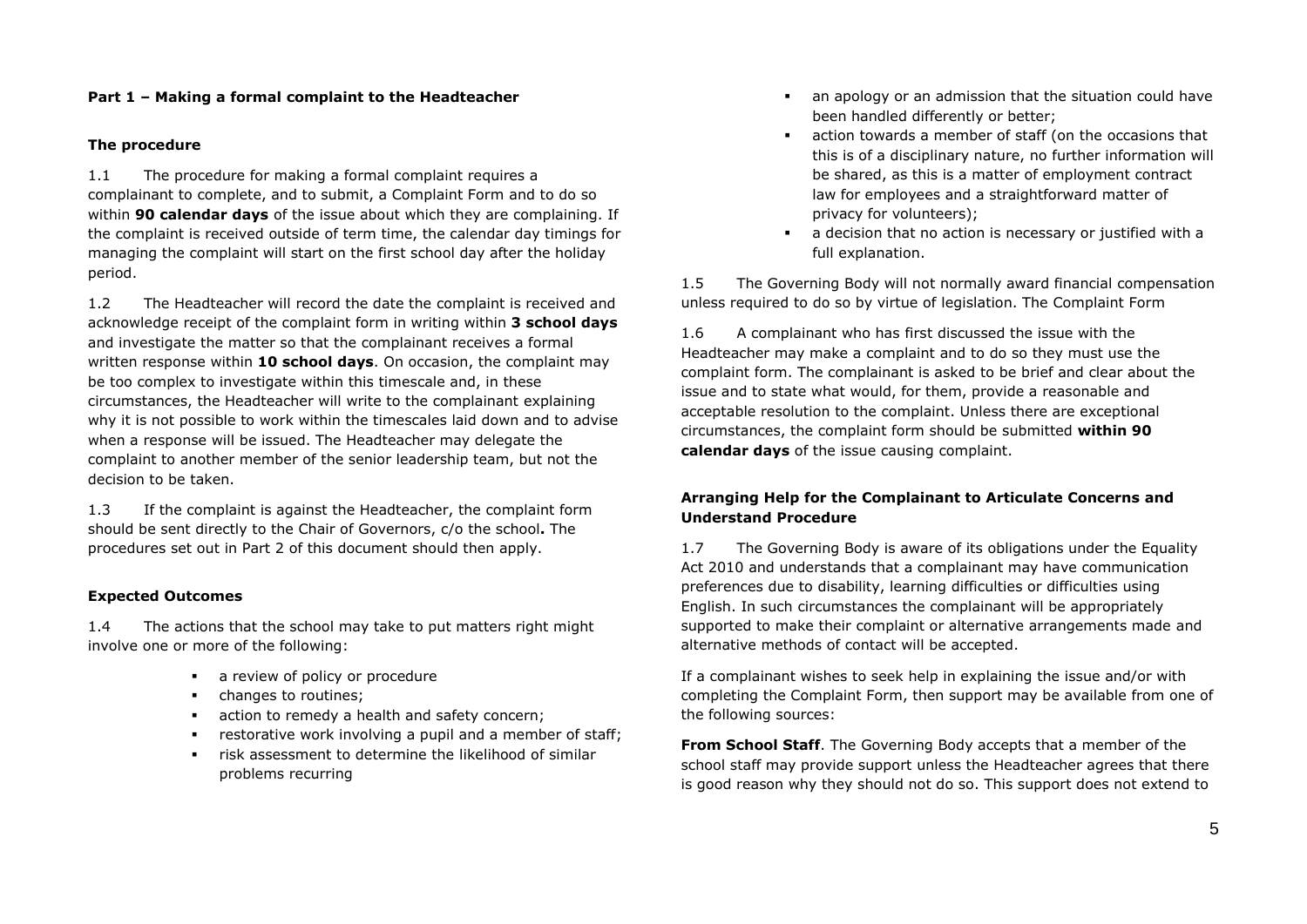support with the basis of the complaint per se, rather it is restricted to advice on how best to present the information.

**From external sources**. A complainant may, if they wish, seek support from any person who is not a member of staff, including legal support or from statutory and charitable organisations. A complainant may nominate a person to issue, and to receive, correspondence on their behalf. The school will request consent from the complainant before disclosing information to a third party.

Whilst the school acknowledges that, on rare occasions, parents may wish to contact solicitors, the school will not accept a complaint from a legal representative. The school will not use legal representation within the complaint resolution process but nor will parents' legal representative be permitted to attend relevant meetings.

If the complainant contacts the Local Authority, then they will be directed to the school complaints procedure on the schools website. The Local Authority has no statutory powers of intervention in school complaints.

### **Part 2 – Referring a formal complaint to the Chair of Governors**

2.1 Where the complainant considers that the Headteacher's formal written response does not resolve the complaint, the complainant may ask the Chair of Governors to reconsider the Headteacher's response. This request must be made within **10 school days** of receiving the Headteacher's response.

2.2 If the complaint is about the Headteacher then the complaint form will be submitted direct to the Chair of Governors. Unless the complaint is about the Headteacher, the Chair of Governors will not consider the complaint unless the Headteacher has had the opportunity to seek to resolve the matter first.

2.3 If the complaint is about the Chair of Governors, the entire Governing Body or an individual Governor, then the complaint form should be sent to the Clerk to the Governing Body (see section on making a complaint about Governors below).

### **The procedure**

2.4 If emailing the complaint, the complainant should only use the official email address for the Chair of Governors, available from the school office and not use their personal email address. In the subject field of the email, the complainant should write, 'Formal Complaint'. If delivering or posting a letter, the complainant must address it to the Chair of Governors at the school address and should write 'Formal Complaint' on the envelope. This will ensure that the complaint is dealt with promptly and enable the school to comply with the timescales set out in the policy.

2.5 The complainant should not share the complaint with other governors. A detailed knowledge of the complaint will preclude governors from serving on a review panel if the complaint is not resolved by the Chair. Governors receiving a complaint in this way should immediately refer it back to the Chair without considering the content.

2.6 The Chair of Governors will acknowledge the complaint form in writing **within 3 school days of receiving it personally** and investigate the matter so that the complainant receives a response within **10 school days**. On rare occasions, the complaint may be too complex to investigate within this timescale and, in these circumstances, the Chair will write to the complainant explaining why it is not possible to work within the timescales laid down and to advise when a response will be issued.

2.7 As part of the investigation, the Chair will make early contact with the complainant and either propose a meeting or a substantial telephone call to consider the issues raised. If telephoning, the Chair should determine whether it is necessary to withhold any number that is not the school's telephone number.

2.8 The focus of that conversation should be to:

- **Consider any gaps on the complaint form;**
- Consider any aspects of the complaint where additional clarification is required;
- Consider the extent to which any evidence is available that has not been mentioned on the complaint form;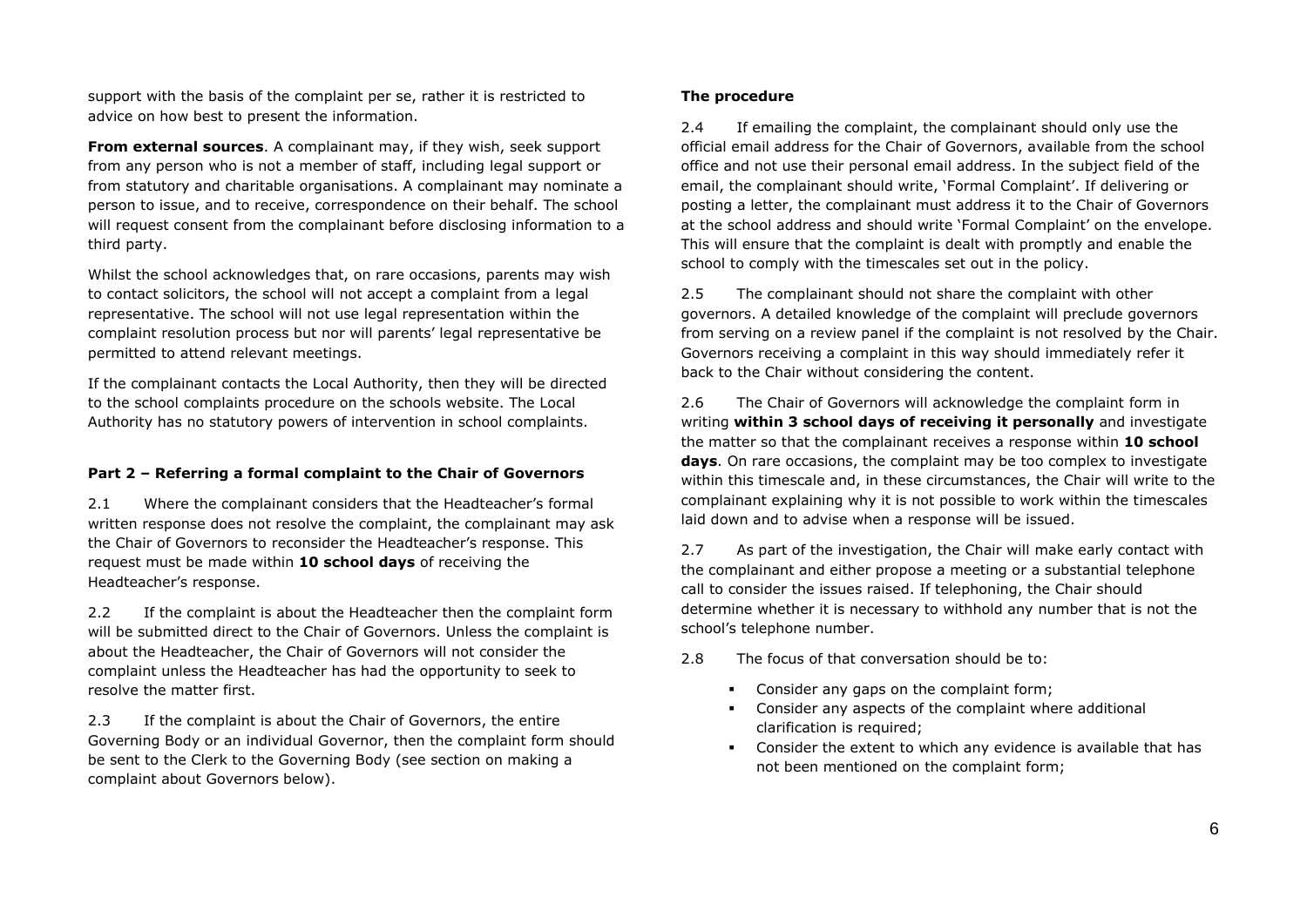- Establish the complainant's view as to witnesses who might need to be interviewed;
- Establish what would provide for the complainant an acceptable resolution to the complaint;
- **Establish whether there is any pressing reason for the matter to** be investigated more quickly than the published timescale allows for;
- Discuss with the complainant whether there is anything that might help resolve matters outside the complaints procedure, for example, alternative dispute resolution methods.

2.9 Complainants must make sure they do not covertly record any conversations about complaints and they should make sure they obtain informed consent from all parties present before recording conversations or meetings.

- 2.9 The key elements of the Chair's investigation are likely to include:
	- Achievement of a shared understanding with the complainant of the nature of the complaint and of what it is that remains unresolved;
	- Establishing what has happened and who was involved;
	- Interviews and/or written statements from those adults and children whose information and views, in the opinion of the Chair of Governors, need to be taken into account; although the final decision of whom to interview rests with the Chair, it is expected that the voice of affected children will be appropriately heard and be given sufficient weight;
	- Sensitivity and thoroughness when conducting interviews;
	- A detailed report that will provide a clear record that will be helpful for any subsequent review;
	- A clear analysis of the information and conclusions reached;
	- An authoritative outcome that is based on the evidence and does not merely state acceptance of evidence;
	- Recommendations to resolve the complaint.
	- The conclusions and the reasons for decision making should be communicated in writing to the complainant and any relevant person complained about.

### **Expected Outcomes**

2.10 The Chair will report in writing on the extent to which s/he considers the complaint is fully, or in part:

- **Substantiated** i.e. where there is sufficient evidence to uphold the complaint;
- **Malicious** i.e. where it is proven that the complainant has no case and where, also, there is evidence that the complainant deliberately tried to deceive the school, made the complaint as part of a deliberate attempt to cause distress or otherwise acted with malice;
- **False** i.e. where there is sufficient evidence to prove that there was not legitimate basis to the complaint, or
- **Unsubstantiated** i.e. where there is insufficient evidence to reach a conclusion.

2.11 In terms of future actions there are two possible outcomes from a complaint. These are:

- action taken by the school to put matters right. This might include one or more of the following:
	- a review of policy or procedure;
	- changes to routines;
	- action to remedy a health and safety concern;
	- restorative work involving a pupil and a member of staff;
	- risk assessment to determine the likelihood of similar problems recurring;
	- an apology;
	- action towards a member of staff (on the rare occasions that this is of a disciplinary nature, no further information can be shared as this is a matter of employment contract law for employees and a straightforward matter of privacy for volunteers).
	- a decision with a full explanation, that no action is necessary or justified.

2.12 The Governing Body will not normally award financial compensation unless required to do so by virtue of legislation.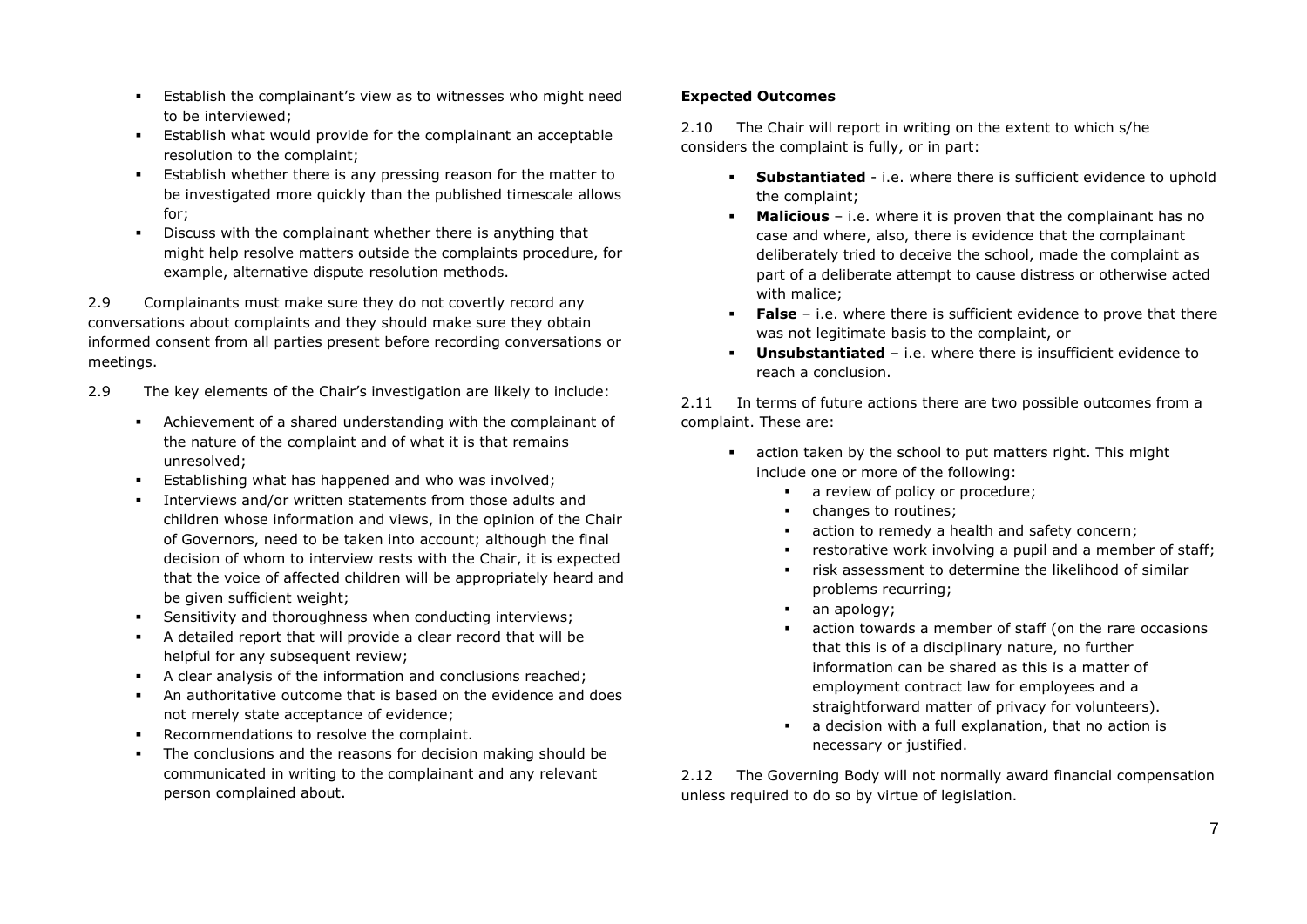### **Role of the Clerk to the Governors**

2.13 The Chair of Governors will appoint the Clerk to the Governing Body to:

- act in a 'progress chasing' role to track the complaint and to ensure that timescales set out within the policy are being adhered to wherever possible;
- ensure that the complainant is kept up-to-date, including where timescales have not been met and the reasons why;
- receive any concerns that the complainant might have and advise the Governing Body about the operation of the process;
- **EXEDENT** inform the Governing Body of any shortcomings in the delivery of its complaints procedure, both during the process and subsequently;
- arrange for the outcome of the investigation to be communicated to all parties (the complainant and where relevant the person complained about) **so they receive it at the same time**. This will be in the form of an email or letter from the Chair of Governors.
- Ensure that a written record of the complaint along with details or whether they were resolved following the formal procedure or progressed to a panel hearing;
- The Clerk will ensure that correspondence statements and records relating to individual complaints are stored confidentially.
- Complaint documentation does not form part of the child's educational record.

2.14 The letter from the Chair of Governors represents the conclusion of the Chair's consideration of the complaint. Neither the Chair nor any member of staff should respond to the complainant after this point. The Clerk should thereafter handle all correspondence. The complainant will be advised in the outcome letter that the matter is closed except for the possibility of a review by a governors' panel (see Part 3).

### **Complaint about governors**

2.15 If the complaint is against the chair of governors or an individual governor, the complaint should be addressed to the Clerk to the Governing body either by email [clerk@houghton.cambs.sch.uk](mailto:clerk@houghton.cambs.sch.uk) or by handing in the written complaint in an envelope to the school office marked: Formal Complaint FOA The Clerk to Governors. The Clerk will arrange for the complaint to be heard by the Vice Chair or another member of the governing body and then a committee of members of the governing body if it progresses to the next stage.

2.16 If the complaint is against the entire Governing Body or complaints involving both the Chair and Vice Chair, it should be sent to the Clerk, who will determine the most appropriate course of action. This will depend on the nature of the complaint. This may involve sourcing an independent investigator to complete the investigation and co-opted governors from other schools to hear any complaint that may progress to the next stage.

### **Part 3 – Referring a formal complaint to a Governors' Panel**

#### **The procedure**

3.1 Where the complainant considers that the Chair of Governors' written response does not resolve the complaint, the complainant may ask the Clerk to convene a Panel of Governors who have had no prior involvement with the complaint (or the issues which led to the complaint) to review the Chair's response. The complainant must complete, and submit to the Clerk, a Review Request Form (available to download from the school website or from the school office). S/he should do this within **10 school days** of the date of issue of the letter giving the decision on the complaint. This form is structured in a way that helps ensure that the reasons for requesting a review can be readily understood, and that contact information is recorded and available to those who might need it.

3.2 If emailing, the complainant should take care to ensure that s/he has the official email address for the Clerk and that s/he uses this. The official email address is: clerk@houghton.cambs.sch.uk. In the subject field of the email, the complainant should write, 'Complaint Review Request'. If delivering or posting a letter, the complainant must address it to the Clerk at the school address and write 'Complaint Review Request' on the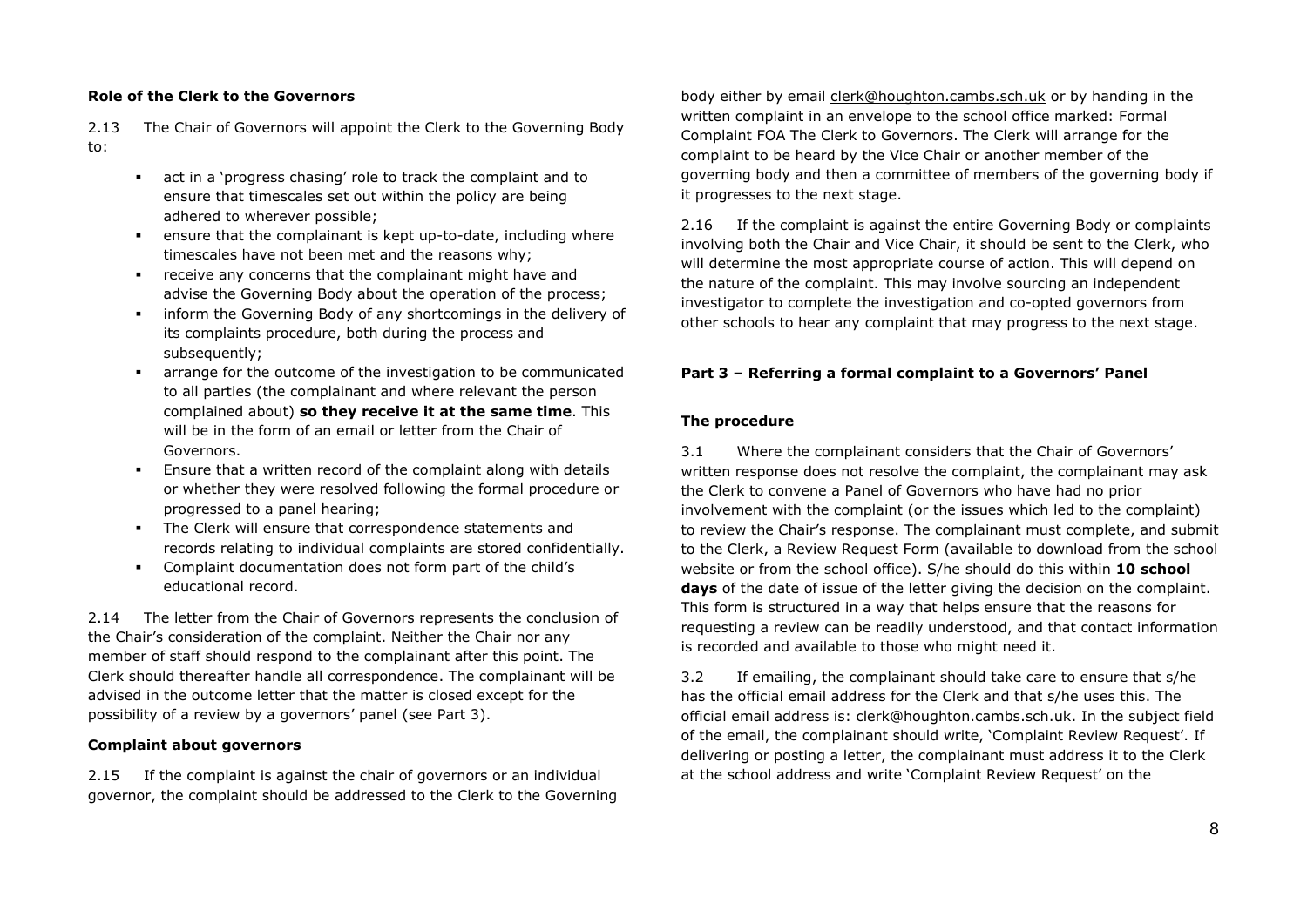envelope'. The Clerk should record the date the request for review is received and acknowledge the request for review within 3 school days.

3.3 If the complainant requires assistance in articulating the need for a review then support may be provided by those identified as able to offer help in part 2 of the quidance (page 8 above). Again, it is not for those supporting the complainant to comment on the merits or otherwise of review, but rather to help the complainant articulate their position to the Governors' Panel through the Review Request Form.

3.4 The governors' panel will only consider requests for review outside the 10 school working days timeframe in exceptional circumstances. These might include:

- the reasons for a review not being known to the complainant within 10 school working days;
- the complainant needing to delay making their request for review because they needed the time to collect evidence that could not have been gathered during the first 10 school working days;
- the complainant not having been able to request a review within 10 school working days because of being abroad or being incapacitated.

3.5 The review will be based on the information supplied in the Review Request Form. And will usually consider the following:

- the complainant's view that not all aspects of the complaint have been addressed;
- the complainant's view that not all available evidence has been considered;
- the complainant's view that not all relevant witnesses have been interviewed;
- the complainant's view that the decision has not been adequately justified in the Chair's decision letter;
- the complainant's view that the decision has not been adequately explained.

The review will not review any new complaints at this stage. New complaints must be dealt with from stage 1 of the procedure.

3.6 The review process cannot be used to consider cases where the complaint was not dealt with in accordance with published time-scales. That would require a fresh complaint to be made.

- 3.7 **The Governing Body has decided that any review should be conducted in writing only because (adopt either paragraph 3.7 Or 3.7 alternative paragraph and adapt the policy accordingly)**
	- face-to-face hearings can be emotive and stressful for complainants and staff;
	- **if there is a hearing, there would need to be an opportunity for** cross-examination and, to be successful, this might require a level of chairing skills for which few governing bodies are trained;
	- while being potentially stressful, there is nothing inherent in a face-to-face hearing that can add value to consideration of the complaint;
	- there should be no new evidence in support of the complaint that cannot be aired in writing;
	- the only points for consideration will be the complainant's concern about how the complaint had been handled and all such points can be written down and considered without the need for a hearing.
- *3.7 Alternative paragraph*

*Or this paragraph will replace the above paragraph in the school's complaints policy*

Whilst normally the governor's panel will consider the review on the basis of written representations only, the governors will consider a face-to- face review if this is requested by the complainant. In this event a suggested agenda for the review meeting is set out at Appendix 5.

If the complainant is invited to attend the meeting, they may bring someone along to provide support but not represent them. Neither party should have legal representation. Representatives from the media will not be permitted to attend.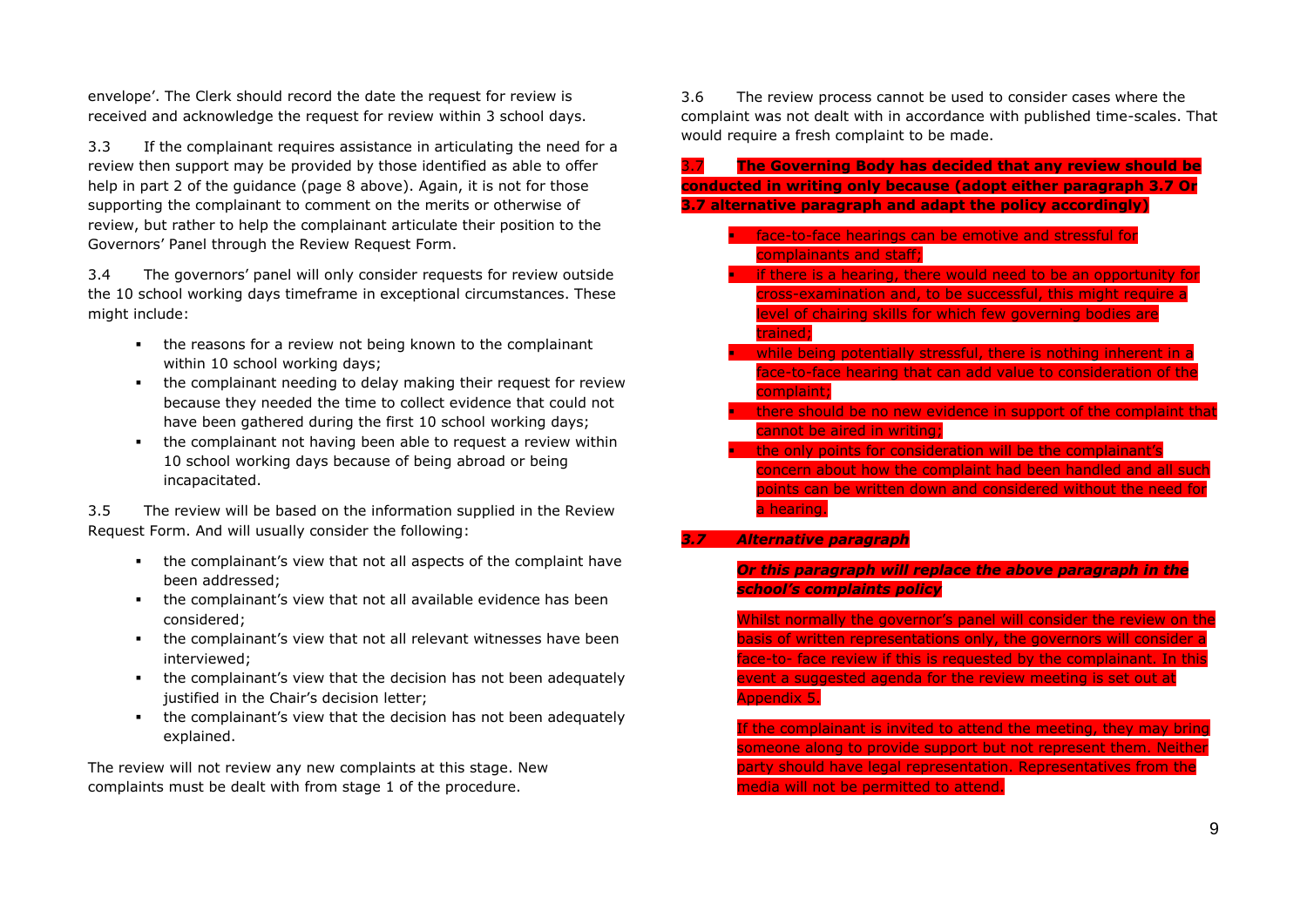The Clerk will confirm and notify the complainant of the date, time and venue of the meeting.

Any written material relating to the complaint, will be circulated to all parties at least five school days before the meeting. The committee will not normally accept, as evidence, recordings of conversations that were obtained covertly and without the informed consent of all parties being recorded.

The meeting will be held in private.

#### **Composition of Review Panel**

3.8 The Clerk will convene a Review Panel comprising 3 or 5 members who have had no prior involvement with the complaint or the causes of the complaint. Members of the Review Panel will elect a chair from among themselves and they will use a simple majority vote to do so. If there are fewer than 3 school Governors available the clerk will source any suitably skilled and independent Governors from another school's Governing Body.

3.9 An LA adviser may be invited to the meeting, at the discretion of the governors, to give procedural advice only.

### **Convening the Review Meeting**

3.10 The Clerk will liaise with all the Review Panel members to propose, and to agree, a date, time and venue for the review. This is most likely to be at the school but the Clerk should ensure that the meeting will be in an appropriate environment i.e.

- there will be a sufficient number of tables and chairs and that these will be suitable for use by adults;
- **where governors have agreed a face-to-face review the size of** *the room will be conducive to constructive discussion; (***remove this bullet point if the policy does not allow for a face to face review).**
- the meeting will not be disturbed:
- the confidentiality of proceedings can be protected.

3.11 The Governing Body is mindful of the challenges that volunteer governors can encounter in finding time to prepare for a review and in finding a date and time when all members are available. The Governing Body has decided that it is more preferable to allow sufficient time for the process than it is to set a deadline that may be all too easy to miss. The Governing Body therefore has decided that a Review Panel should meet within, what the Governing Body considers to be, **the reasonable time frame of 20 school working days**, starting from the day when the request for a review was received, or the next school day if that was not a school day. If there are exceptional reasons why there is slippage to the timescales laid down, the clerk will explain the reasons for this to the complainant in writing.

#### **Further Written Representations to the Review Panel**

3.12 Prior to the meeting of the Written Review Panel, the Clerk will seek any further written representations from the complainant concerning the reasons why the matter should be reviewed. The complainant will have 5 school working days to provide this information. The Clerk will supply this information to the Chair of Governors who will have 5 school days to submit any comments to the Panel. The Panel should have 5 clear school working days to consider all the information in advance of the meeting. The information to be sent by the Clerk to the Review Panel should comprise the following:

- The original completed complaints form;
- The response to the complaint from the Headteacher and/or the Chair of Governors;
- **The completed Review Request Form;**
- Any additional written representations from the Chair of Governors or the complainant

#### **The Review Panel meeting**

3.13 The Review Panel meeting will normally be clerked by the Clerk to the Governing Body. Where this is not possible the Chair of Governors will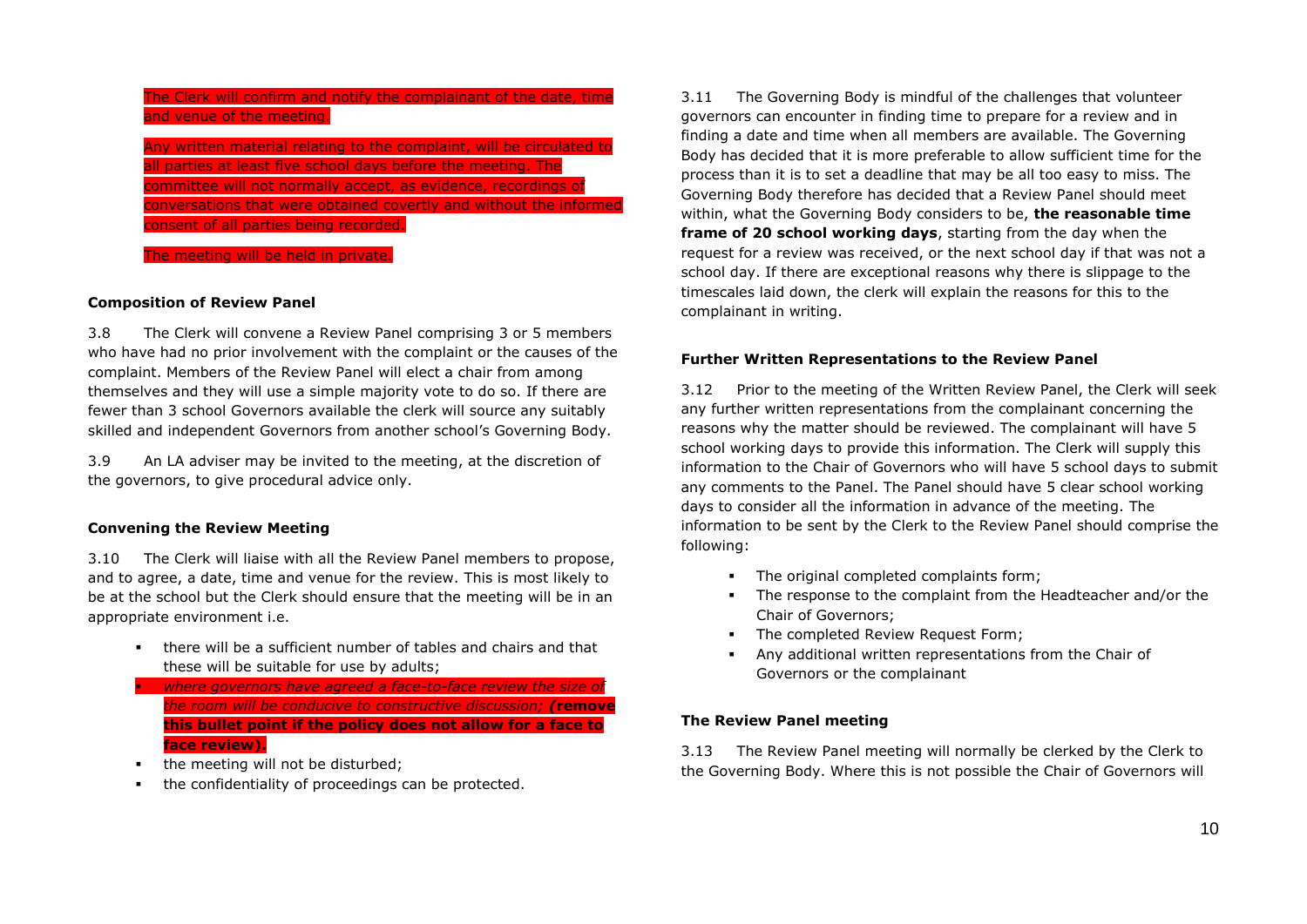ensure that an alternative suitable person is responsible for the clerking function. The meeting will be held in private.

3.14 At the start of the meeting the Panel will elect a chair who will be responsible for the conduct of the meeting and for liaising with the Clerk subsequently to ensure that all parties receive timely notification of the outcome within 5 school working days of the date of the review meeting.

3.15 The panel will consider objectively the complaint, the Headteacher's and/or Chair's response, the reasons set out in the Review Request Form, and any further written representations from the Chair or complainant. It will then decide whether the response to the complainant has been fair and reasonable in the circumstances. The Review Panel must take care to ensure that it does not favour one side or the other for any reasons other than those arrived at through an objective assessment of all the evidence.

### **Conclusions and Recommendations**

3.16 The Review Panel must come to a conclusion as to whether the request for a review was justified in identifying alleged shortcomings in the investigation of the complaint by the Chair of Governors. The committee can uphold the complaint in whole or in part, or dismiss the complaint in whole or in part. Because the review is not an appeal, the Review Panel cannot reverse the earlier decision of the Chair of Governors. But it can make any recommendations that it sees fit that can be taken to resolve the complaint. Such recommendations might include:

- an apology;
- a re-consideration of an earlier decision;
- **informing improvements within the school:**
- improving the effectiveness of the complaints procedure;
- a review of a policy or a procedure or a recommendation to change the school's systems or policies or procedures, or
- a fully explained decision that no further action is necessary or justified.

### **Communicating the Outcome**

3.17 The matter should remain confidential. The Clerk will promptly communicate the outcome, and set out the reasons for it, in a letter to the complainant, the outline of which will have been formulated by the Review Panel in the meeting. The final version will be agreed and signed by the Chair of the Panel. **It is essential that the review decision letter is sent to the complainant and where relevant the person complained about and the Chair at the same time**. This will be in the form of an email or letter. Whilst the letter should avoid unnecessary detail, there should be sufficient information to demonstrate that the review was considered in full, provide an explanation of the decisions taken and include details or any actions or recommendations that will be taken to resolve the complaint.

3.18 A written record will be kept of the complaint. Correspondence, statements and records relating to the complaint will be filed confidentially. The actions taken as a result of the complaint will be recorded (regardless of whether they are upheld).

3.19 The issue of the review decision letter concludes the school complaints process and the school will not enter into any further correspondence with the complainant.

### **The information in paragraph 3.20 about redress beyond the school must be included in the panel response letter.**

3.20 Beyond the school complaints process, any person may complain to the Secretary of State for Education that the governing body of a maintained school has acted either unlawfully or unreasonably. They may do this by writing to the address shown below.

**School Complaints Unit Department for Education Piccadilly Gate Store Street MANCHESTER M1 2WD**

**Telephone 037000002288**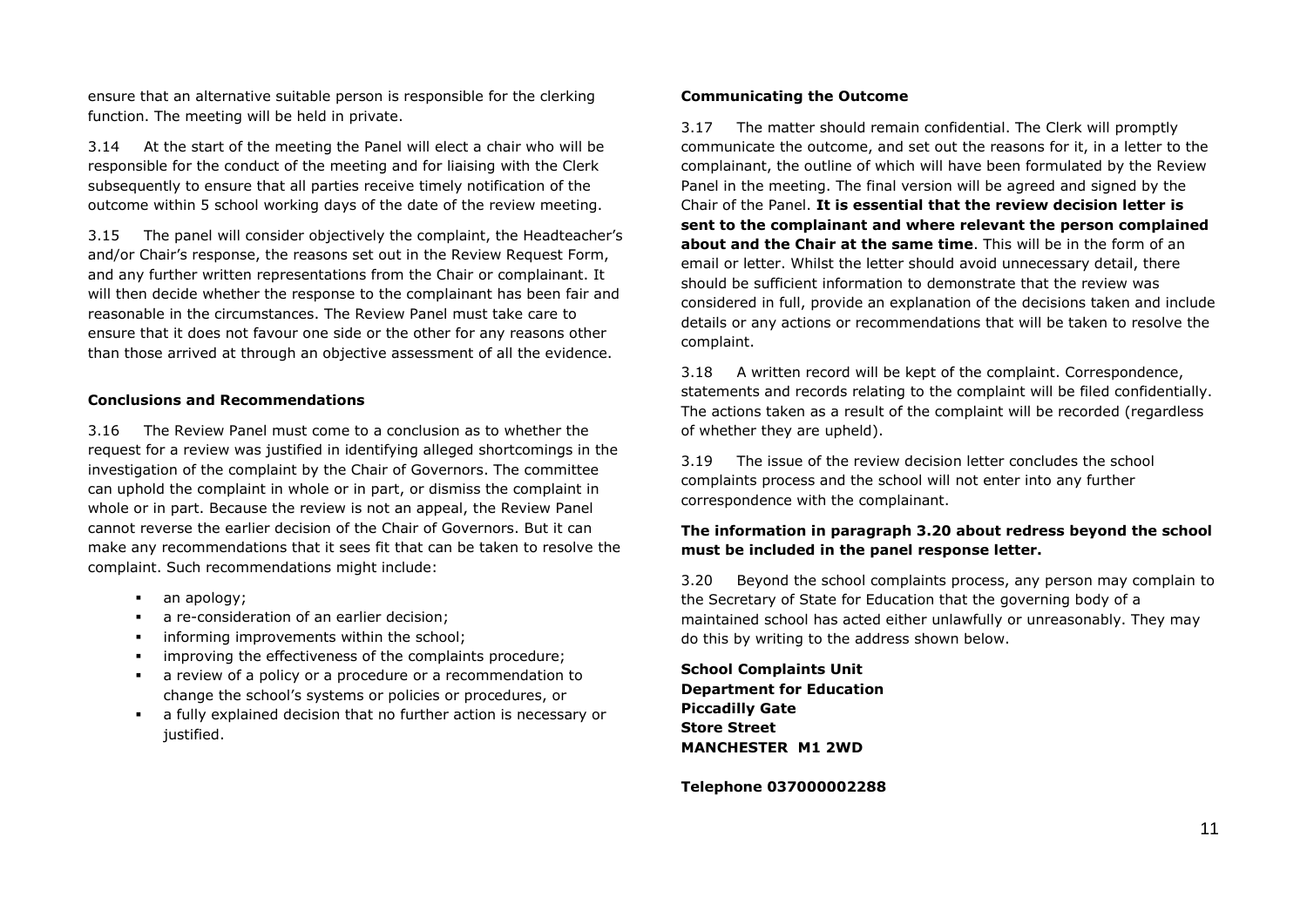3.21 The Department for Education is unlikely to re-investigate the substance of the complaint or overturn any decisions made. Their interest is likely to be restricted to whether due process has been followed correctly and that education legislation and statutory policies connected with the complaint have been adhered to and that the school has not acted unlawfully or unreasonably.

More information is available at [www.education.gov.uk/contactus](http://www.education.gov.uk/contactus)

Anyone can raise a complaint about a maintained school or a member of staff to the DFE, but the DFE advises complainants that local procedures should be concluded before submitting their complaint to them.

The exceptions to this include when:

- children are at risk of harm;
- children are missing education;
- a complainant is being prevented from having their complaint progress through the published complaints procedure;
- the DFE has evidence that the school is proposing to act or is acting unlawfully or unreasonably.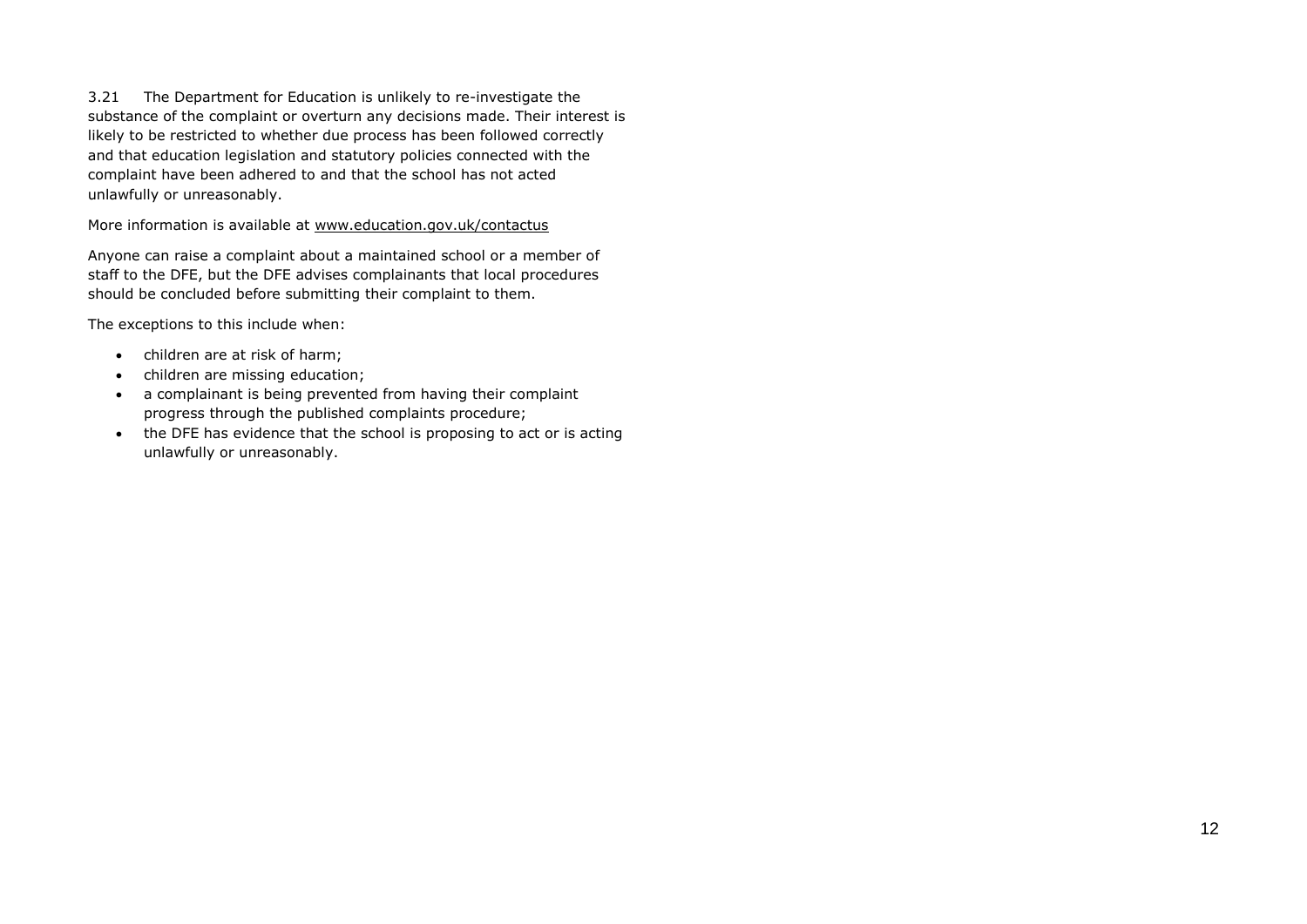### **APPENDIX 1 Complaint procedure (summary) INFORMAL STAGE (up to 10 school working days in total)**

School staff seek to resolve the complaint informally through discussion with the complainant. A complaint will not normally be considered unless the complainant has first raised the matter informally with the relevant school leader.

The complainant should submit a formal complaint within **90 calendar days** of the cause for complaint. If the complaint is received outside of term time, the calendar day timings for managing the complaint will start on the first school day after the holiday period.

### **FORMAL PROCEDURE – Stage 1\* (up to 10 school working days in total)**

Written complaint to the Headteacher

- Received by Headteacher;
- Acknowledgement 3 school days;
- Investigation (including any discussion with the complainant);
- Formal written response (from the Headteacher 10 school days from receipt).

\*If the complaint is about the Headteacher then the complaint will be directed to the Chair of Governors and considered as a Stage 2 complaint.

### **FORMAL PROCEDURE – Stage 2 (up to 10 school working days in total)**

Complaint to the Chair of Governors requesting review of the Headteacher's decision or a complaint about the Headteacher

- Received by Chair of Governors (within 10 school days of the Headteacher's response);
- Acknowledgement 3 school days;
- Investigation (including any discussion with the complainant);

 Formal written response (from the Chair of Governors or Clerk) – 10 school days from receipt.

### **FORMAL PROCEDURE – Stage 3 (up to 20 school days total)**

Request for review of Chair's Decision – Governors' Complaint Panel

- Received by Clerk to the Governors (within 10 school days of the Chair of Governor's response);
- Acknowledgement 3 school days;
- Meeting;
- Formal written response (from the Clerk) 20 school days from receipt of request.

The conclusion of Stage 3 brings to an end the governors' role in considering the complaint. Complainants who remain dissatisfied may wish to contact the Department for Education.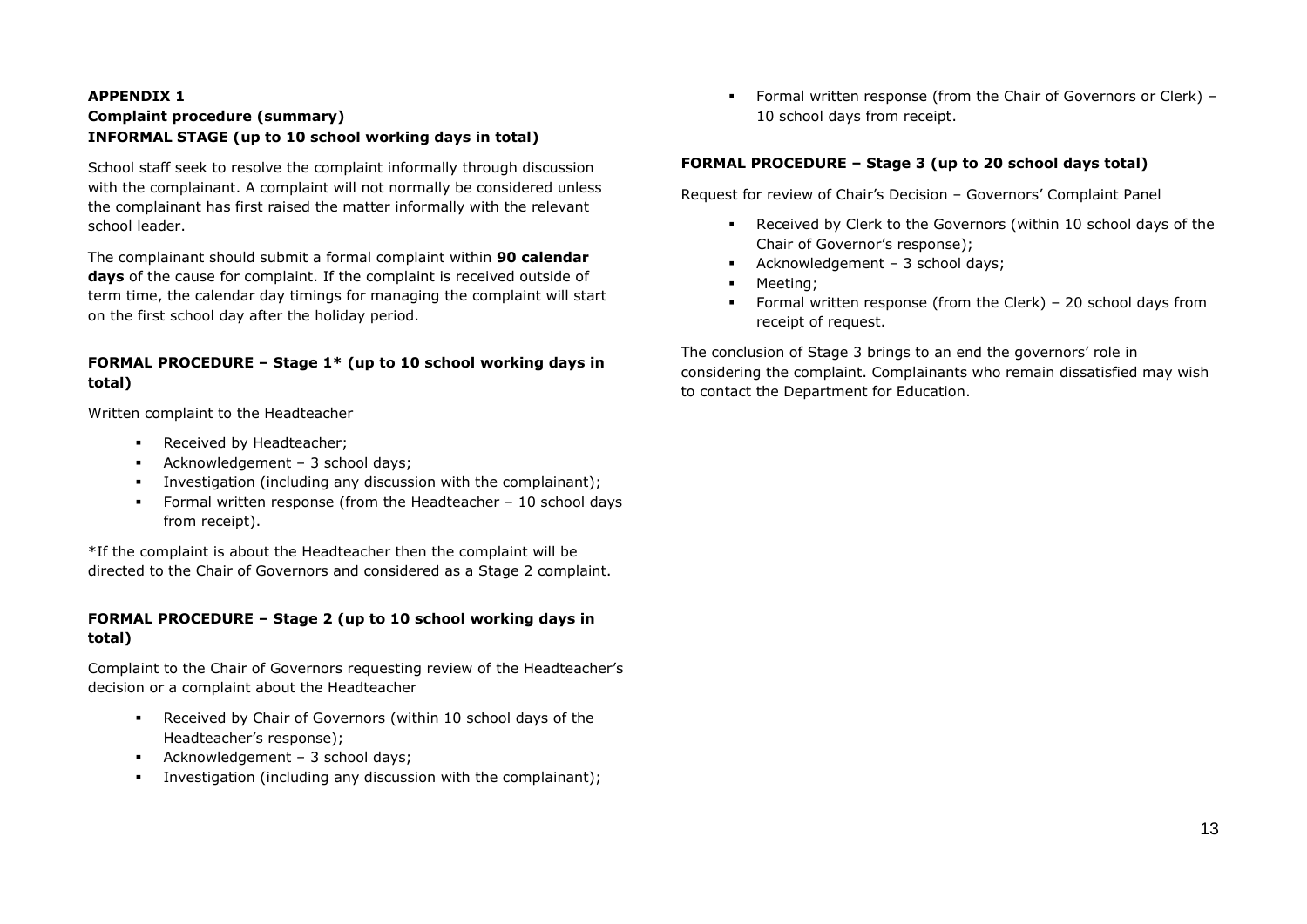#### **Frequently Asked Questions**

**What if a formal complaint is made about a governor or the chair?** The complaint should be passed through to the clerk who will arrange for an investigation. There is opportunity for the complainant to refer the matter to a Review Panel where the complainant is dissatisfied with the investigation response.

#### **What if the complainant seeks support from a governor or**

**governors?** Governors must not involve themselves in matters that are likely to lead to formal complaint. Where a complainant raises their complaint with a governor who is not the Chair (or the Vice-Chair if the complaint is about the Chair), that governor must decline to discuss it and direct the complainant to the Chair, Vice Chair or the Clerk. A governor receiving written material about a complaint must forward it to the Chair, Vice-Chair or Clerk without comment.

**What if the complainant wants to make a complaint on behalf of other people's children?** The Governing Body will not accept complaints about other people's children since to do so may well compromise the position of the parents/carers of those children who may have a different view of the matter complained of.

**What if the complainant makes reference to the complaint on social media?** The Chair of Governors should contact the complainant to advise

him/her that the complaint is a confidential matter and neither those investigating the issues, nor those who may be investigated would use social media in this way. Comments published on social media may be prejudicial to the fair investigation of the issues under consideration, and the Governing Body may decline to progress a complaint while unhelpful comments remain on social media.

**What if the complainant contacts the Press while the complaint is being investigated?** Similarly, the Chair of Governors should contact the complainant to remind him/her of the confidential nature of the process and the potential prejudice to fair investigation that can result from media involvement.

**What if the complainant contacts their MP?** The school will not conclude the complaints procedure just because a complainant contacts their MP. MPs are normally conversant with school complaint policies and will usually point the complainant in that direction. Where the MP contacts the school they will be advised of the relevant process and, if the complainant wishes, of the outcome of the complaint at the end of the process.

**What if the parent or school asks for the support of the Local** 

**Authority?** The Local Authority has no formal or statutory role in responding to complaints which must be directed to the school. The Local Authority may be involved in a complaint only in the following ways:

- In providing impartial procedural advice to Headteachers, Governors and complainants, as necessary, including attendance at Review Panel Meetings when requested by the school;
- Assisting in a mediation role where **both** parties agree that this offers a possible way forward as an alternative to more formal procedures;
- In investigating a complaint on behalf of the Governing Body where there is a need for an independent investigator, either in response to a governor view that it is necessary in a particular case to demonstrate the impartiality of the process, or because the subject matter is sufficiently complex or technical to require a higher level of experience or expertise. The governing body will consider requesting an independent review if the complainant provides sufficient evidence that there would be bias in the proceedings if the review was carried out by a governor.

**What if the complainant refers the complaint to Ofsted?** Ofsted does not investigate individual complaints, though will record the complaint for information for the lead inspector when the school is next inspected. If there is a safeguarding component to the complaint then Ofsted will usually refer the matter to the Local Authority where it will be reviewed by a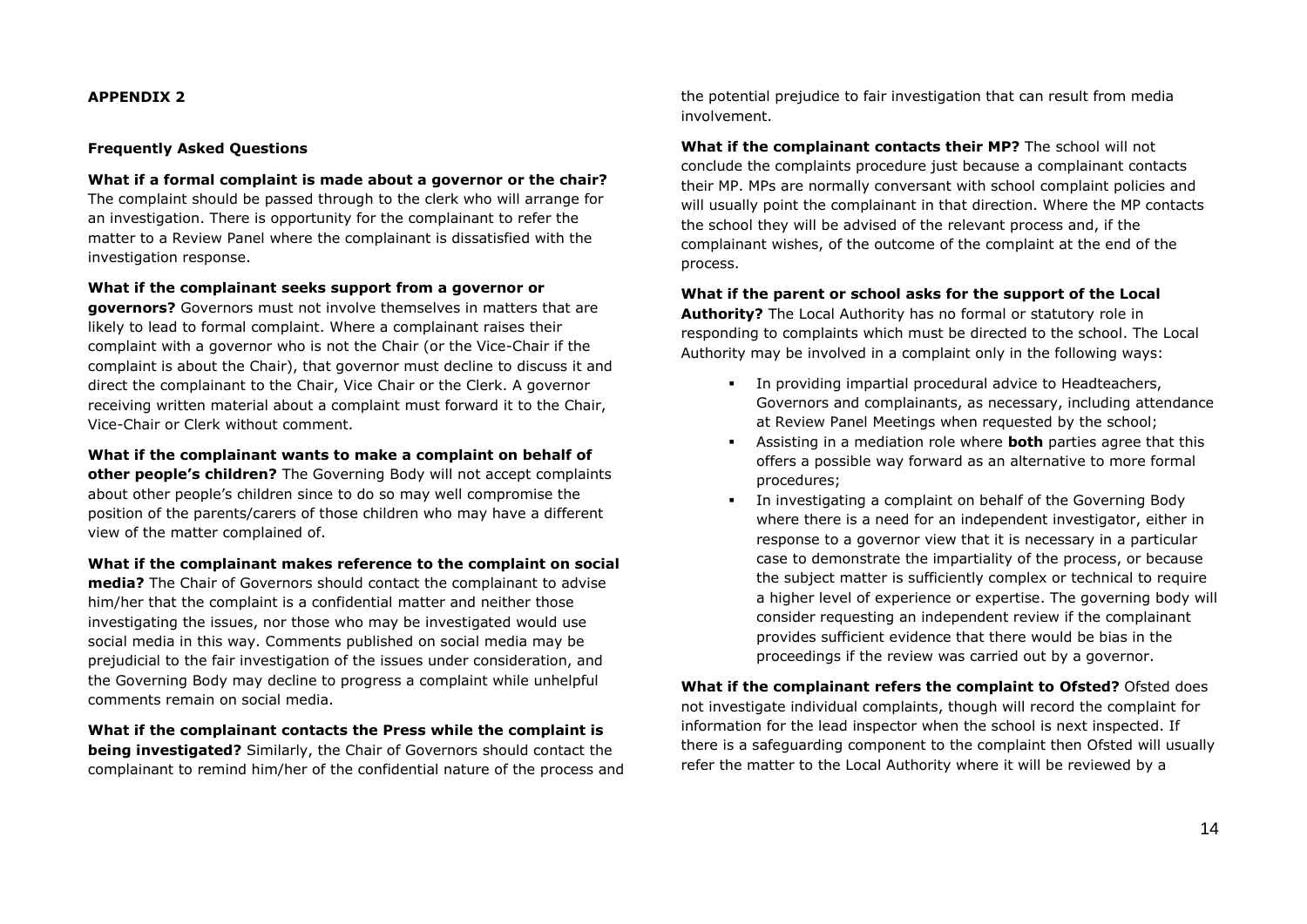Leadership Adviser and/or the Local Authority Designated Officer (LADO), as appropriate.

**How should records be kept through the complaints process?** There are a number of aspects to this:

- The complainant may wish to take an **audio recording** of meetings, including a recording of the Review Meeting where governors have agreed to a face-to-face review. It should be made clear to complainants that audio recordings are not permitted without the prior consent of everyone who is present. Audio recordings change the character of a meeting and usually increase tension between the parties. Participants in meetings should be aware that modern technology facilitates concealed recording.
- The clerk should **record any action points**, and **decisions**, and **the reasons for them,** should be recorded in a brief and selfexplanatory way. These records should be accessible to the complainant if requested. There is no reason why the complainant should not make notes during the meeting if s/he wishes.
- Correspondence, statements and records relating to individual complaints will be kept confidential. No one should share a complaint beyond those who have a role in handling it. In particular, any disciplinary action that might follow the investigation of a complaint is a matter of employment law for employees and of conduct for governors and volunteers. Subsequent action will not be revealed to the complainant. Individuals have certain rights under the Data Protection Act to see their personal data, including records about them.
- A written record will be kept of all complaints made about the school, along with details of whether they resolved following a formal procedure, or progression to a panel hearing.
- The school will record the actions it takes as a result of complaints (regardless of whether they are upheld.

**What if the Chair of Governors considers the complaint to be vexatious?** These would be cases where the complainant persists

unreasonably with complaints, or who deliberately seeks to make life difficult for school leaders/governors, rather than genuinely trying to resolve the complaint. The school should refer to the **Managing Serial and Unreasonable Complaints Policy**. This is a difficult area, particularly where harassment might be disguised as complaint, and it is recommended that the Chair discuss this with the LA's Leadership Adviser before taking an action.

**What if the school receives duplicate complaints?** If a duplicate complaint is received at the end of the complaints procedure from a spouse, a partner, a child or a grandparent for example and the complaint is on the same subject, the new complainant will be informed that the complaint and the local school process is concluded. If any new aspects are introduced, these will be investigated.

**What if the school perceives there is a complaint campaigns?** If the school becomes the focus of a complaint campaign and receives large volumes of complaints based on the same subject or from complainants unconnected with the school, the school will either send a template response to all complainants or publish a single response on the school website that is signposted in writing to all complainants involved.

### **Serial and unreasonable complaints**

The school is committed to dealing with all complaints and requests for information fairly and impartially, and to providing a high quality service to those who complain. We will not normally limit the contact complainants have with our school. However, we do not expect our staff to tolerate unacceptable behaviour and will take action to protect staff from that behaviour, including that which is abusive, offensive and threatening.

If, despite all stages of the complaint procedure having been followed, the complainant remains dissatisfied and attempts to reopen the same issue, they will be informed that the procedure has been completed and that the matter is now closed. Correspondence about a complaint will not be viewed as 'serial' or 'persistent' until the complaint process has concluded, unless our published serial complaint criteria applies.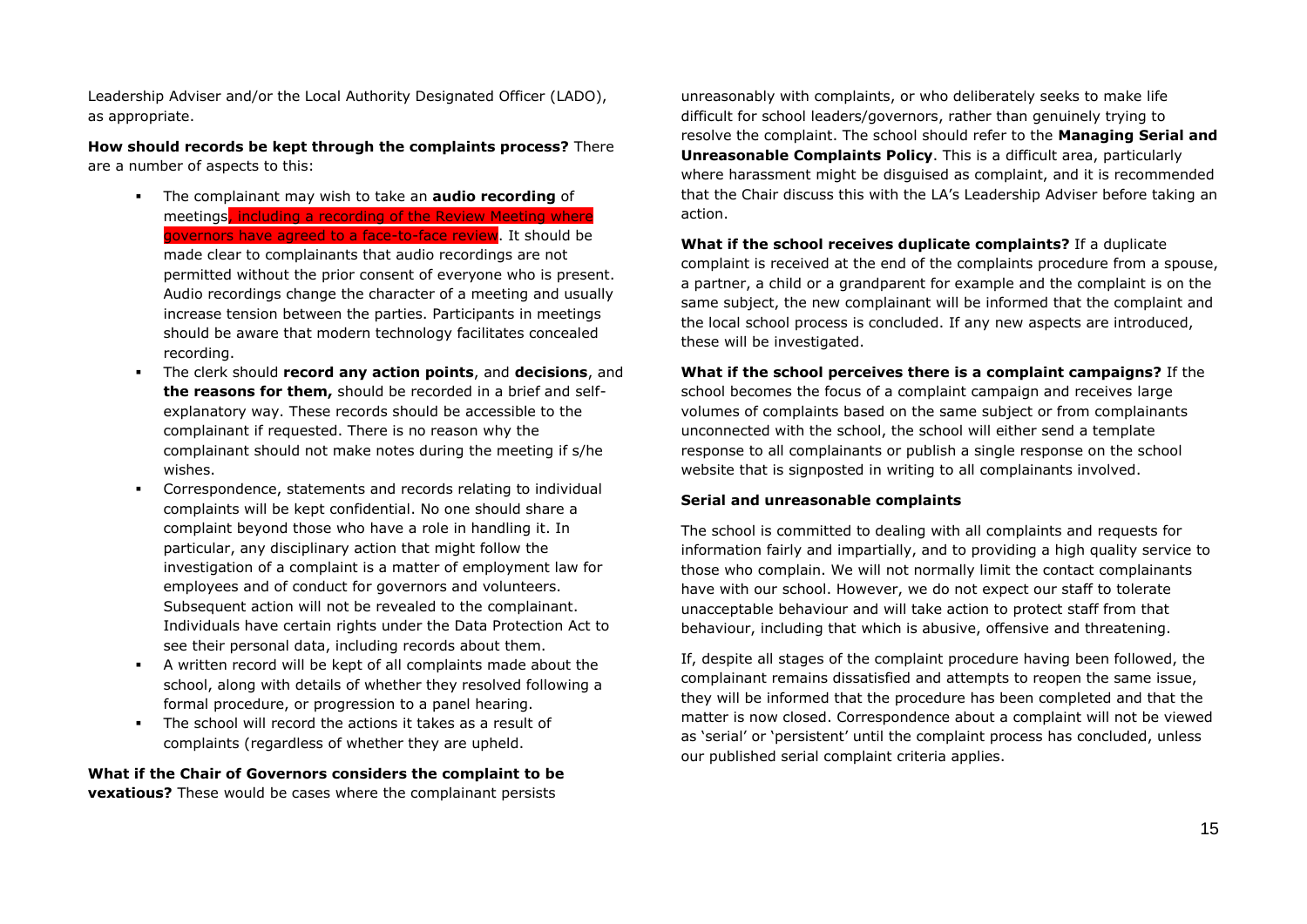The school has adopted the model DFE policy for Managing Serial and Unreasonable Complaints. This is published on our website and is available on request from the school office.

The school will never take the decision to stop responding lightly and will only do so in the following circumstances:

- Every reasonable step has been taken to address the complaint;
- The complainant has been given a clear statement of the school's position and aims;
- The complainant contacts us repeatedly, making substantially the same points each time;
- The complainant's emails, letters or telephone calls are often or always abusive or aggressive;
- They make insulting personal comments about or threats towards staff;
- The school has reason to believe the individual is contacting the school with the intention of causing disruption or inconvenience.

The school will not stop responding just because the complainant is difficult to deal with or asks complex questions. The school will act reasonably and consider any new complaint and we recognise that anybody has the right to raise a new complaint at any time.

### **Communication Strategy**

In exceptional circumstances the school reserves the right to implement a tailored communication strategy if an individual's behaviour is causing a significant level of disruption. For example we can:

- restrict the individual to a single point of contact via an email address;
- limit the number of times they can make contact.

Regardless of any communication strategy, the school will provide parents and carers with the information they are entitled to under The Education (Pupil Information) Regulations 2005.

### **Barring from school premises**

In additional exceptional circumstances the Headteacher may make the decision to bar an individual from entering school premises. In such circumstances advice from the Local Authority will be taken before implementing a ban.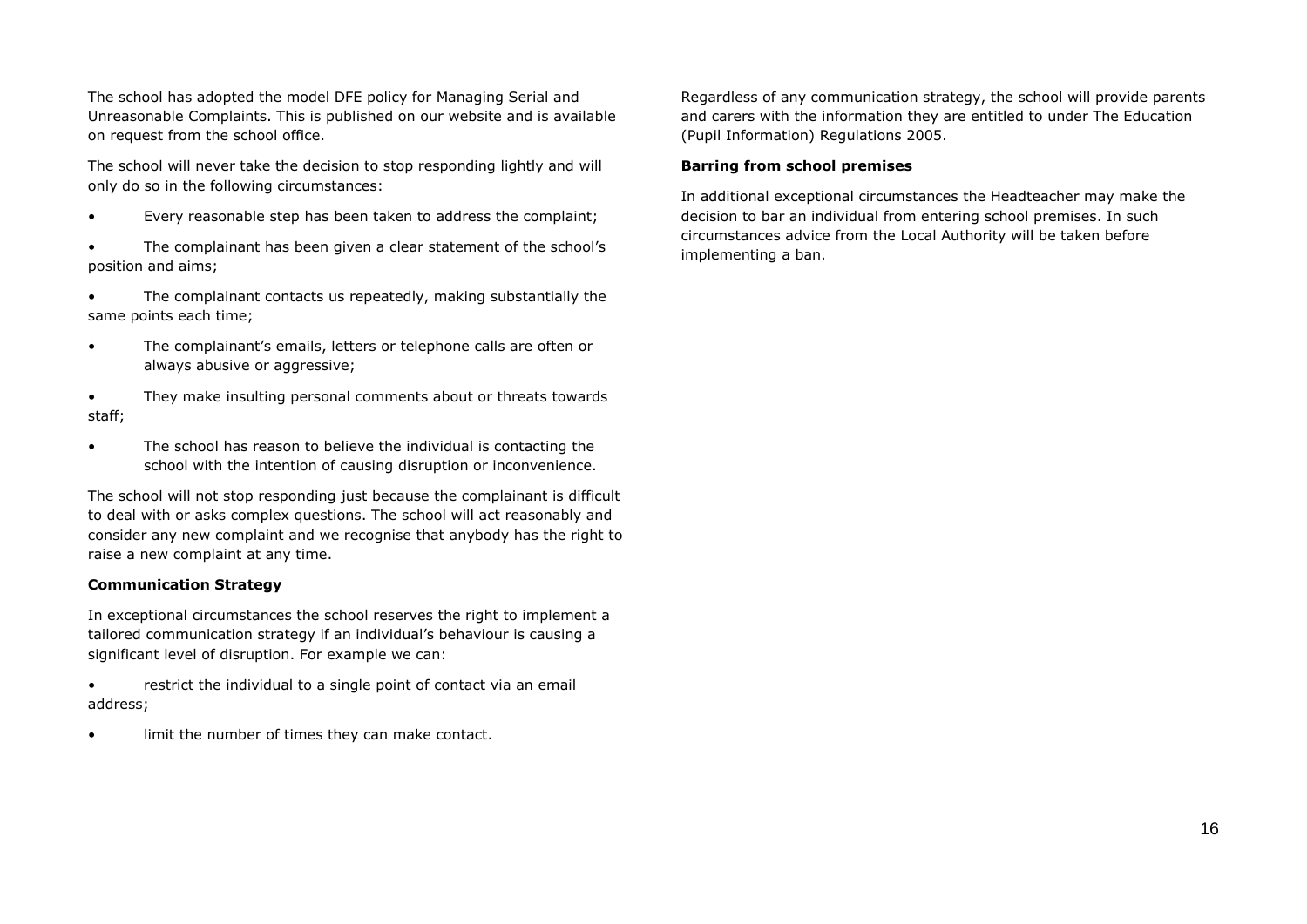# **Issues outside of the scope of the complaints policy**

| <b>Issue</b>                                                                                                         | Who to contact                                                                                       | Legislation, policy/procedure<br>(references are generic and may not match the<br>title of the school's own documents)                                                                     |
|----------------------------------------------------------------------------------------------------------------------|------------------------------------------------------------------------------------------------------|--------------------------------------------------------------------------------------------------------------------------------------------------------------------------------------------|
| Complaint<br>about an<br>admission to<br>school                                                                      | Chair/Clerk in Foundation and<br>Voluntary Aided schools                                             |                                                                                                                                                                                            |
|                                                                                                                      | Local Authority in community<br>and voluntary controlled schools                                     | Admissions and Admissions Appeal Procedure<br>For information, view the Local Authority website                                                                                            |
| School re-<br>organisation<br>proposals                                                                              | Local Authority or Diocese                                                                           |                                                                                                                                                                                            |
| Complaint                                                                                                            | Clerk to the Governing Body if<br>the exclusion is over 5 days                                       | Rights to make representations to the<br>Governors' Discipline Committee about a fixed<br>period exclusion vary according to the length of<br>the exclusion. There is a right of appeal to |
| about a Pupil<br>Exclusion                                                                                           | Local Authority Inclusion Officer<br>or relevant member of the<br><b>Specialist Teaching Service</b> | governors if the pupil is permanently excluded<br>with a further right of review by an Independent<br>Panel.                                                                               |
|                                                                                                                      | Principal/Headteacher or Chair if<br>the complaint relates to the<br>Principal/Headteacher           |                                                                                                                                                                                            |
| Allegation that<br>a child has<br>been harmed                                                                        | Local Authority Leadership<br>Adviser.<br>Local Authority Designated Officer<br>(LADO)               | DFE procedures - 'Keeping Children Safe in<br>Education'                                                                                                                                   |
| Special<br>Educational<br>Needs, content<br>of or failure to<br>maintain an<br>Education,<br>Health and<br>Care Plan | Principal/Headteacher                                                                                | Local Authority procedures, with appeals made                                                                                                                                              |
|                                                                                                                      | Local Authority<br>The Local Authority Statutory                                                     | to the Special Educational Needs and Disability<br>Tribunal.                                                                                                                               |
|                                                                                                                      | Assessment and Resources<br>Team                                                                     |                                                                                                                                                                                            |
| Services<br>provided by an<br>external<br>contractor                                                                 | Service Manager                                                                                      | Service provider's procedure                                                                                                                                                               |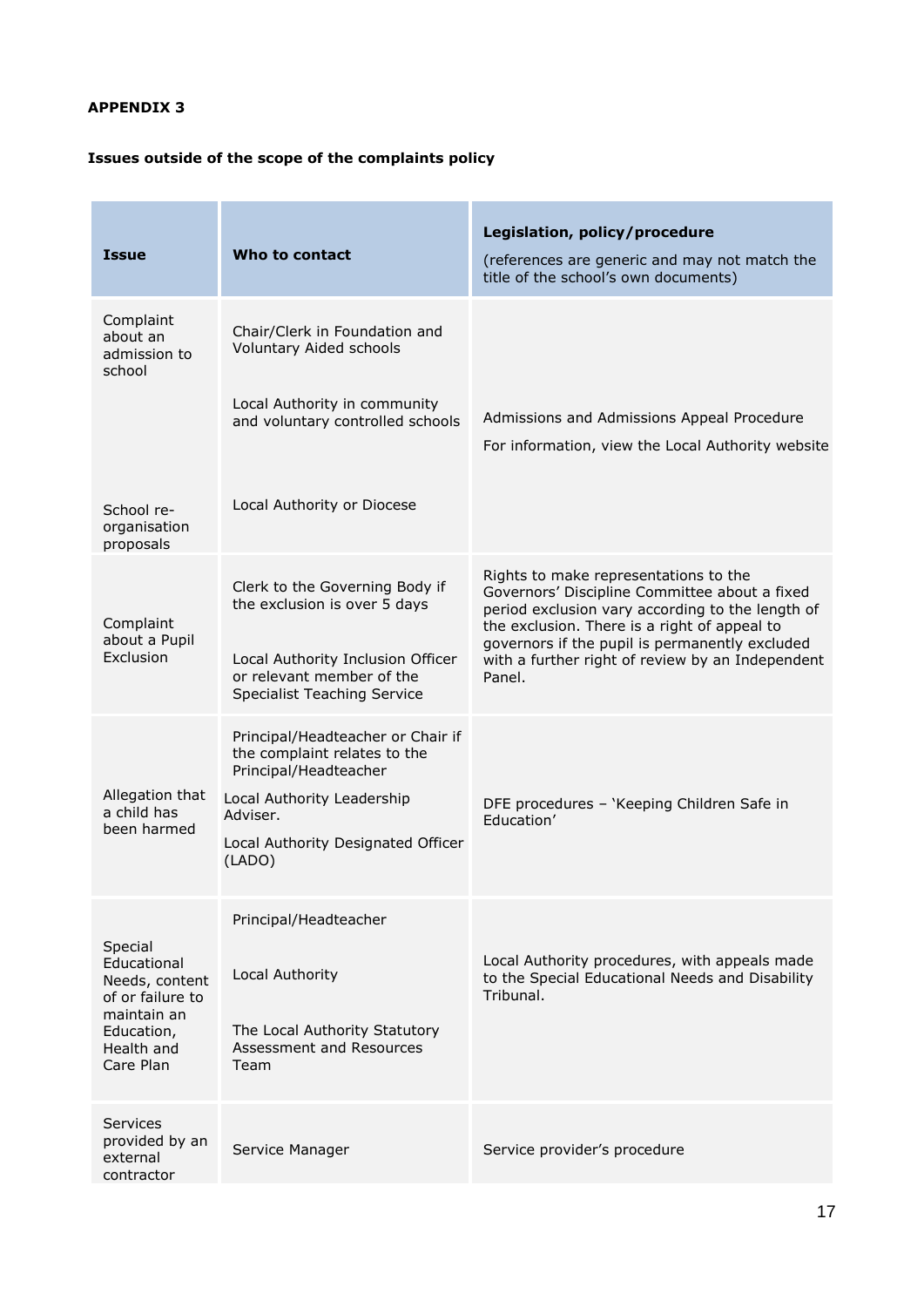| <b>Issue</b>                                                             | Who to contact                                                                       | Legislation, policy/procedure<br>(references are generic and may not match the<br>title of the school's own documents)                                                                                                                                     |
|--------------------------------------------------------------------------|--------------------------------------------------------------------------------------|------------------------------------------------------------------------------------------------------------------------------------------------------------------------------------------------------------------------------------------------------------|
| Staff capability<br>(competence)<br>Staff conduct<br>Staff<br>grievances | Headteacher, or Chair of<br>Governors if the complaint<br>relates to the Headteacher | <b>Staff Capability Procedure</b><br>Staff Disciplinary Procedure. Complainants will<br>not be told the details of any disciplinary action<br>taken against staff, but will be informed that the<br>matter is being addressed<br>Staff Grievance Procedure |
| Whistleblowing                                                           | Designated staff                                                                     | School Whistleblowing Procedure                                                                                                                                                                                                                            |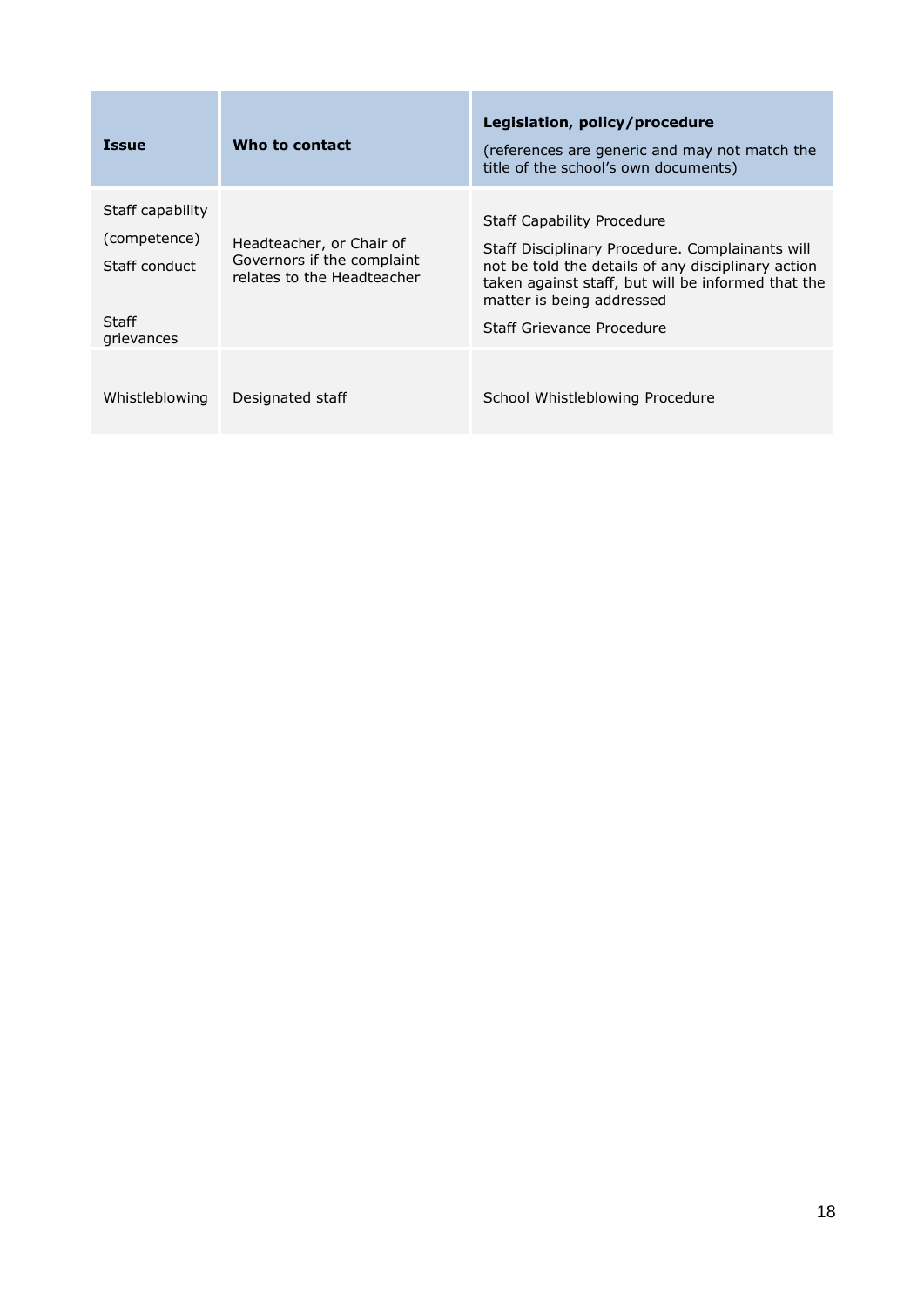### **Sample acknowledgement letter from Headteacher/Chair of Governors**

*ISSUED ON SCHOOL HEADED PAPER*

[DATE/HEADER etc.]

I am writing to acknowledge receipt of your complaint dated [INSERT DATE] that was received on [INSERT DATE]. I will be investigating this complaint and will write to let you know the outcome. You should expect me to have issued my response to you by [INSERT DATE THAT IS 10 SCHOOL DAYS FROM DATE OF RECEIPT].

As a first step, I will be making contact to arrange a meeting with you to:

- check my understanding of what the complaint is about;
- check whether anything in the Complaint Form can be withdrawn;
- check whether anything might be added to what is written in the Complaint Form;
- check whether any evidence is available that was not referred to in the Complaint Form;
- establish what would be an acceptable outcome for you;
- discuss whether there is anything that might help resolve matters without recourse to the Complaints Procedure, for example, through mediation.

Wherever possible, I am committed to ensuring the timescales within the Governing Body's Complaints Procedure are adhered to. The person responsible for the administration of the complaint is………………..who is clerk to the governors. His/her role is to ensure that the timescales are being followed and to update you on the progress of your complaint.

This is a confidential matter and I want to reassure you that I will not be discussing this with anyone other than you and those I need to see as part of the investigation. Please could I ask you likewise to keep this matter confidential, so the investigation is not prejudiced in any way (for example through the use of social media)? If the complaint requires more time to consider than the standard 10 school days laid out in the policy, I will let you know, indicating when you can expect to hear from me.

Yours sincerely

[INSERT NAME]

**Headteacher/ Chair of Governors**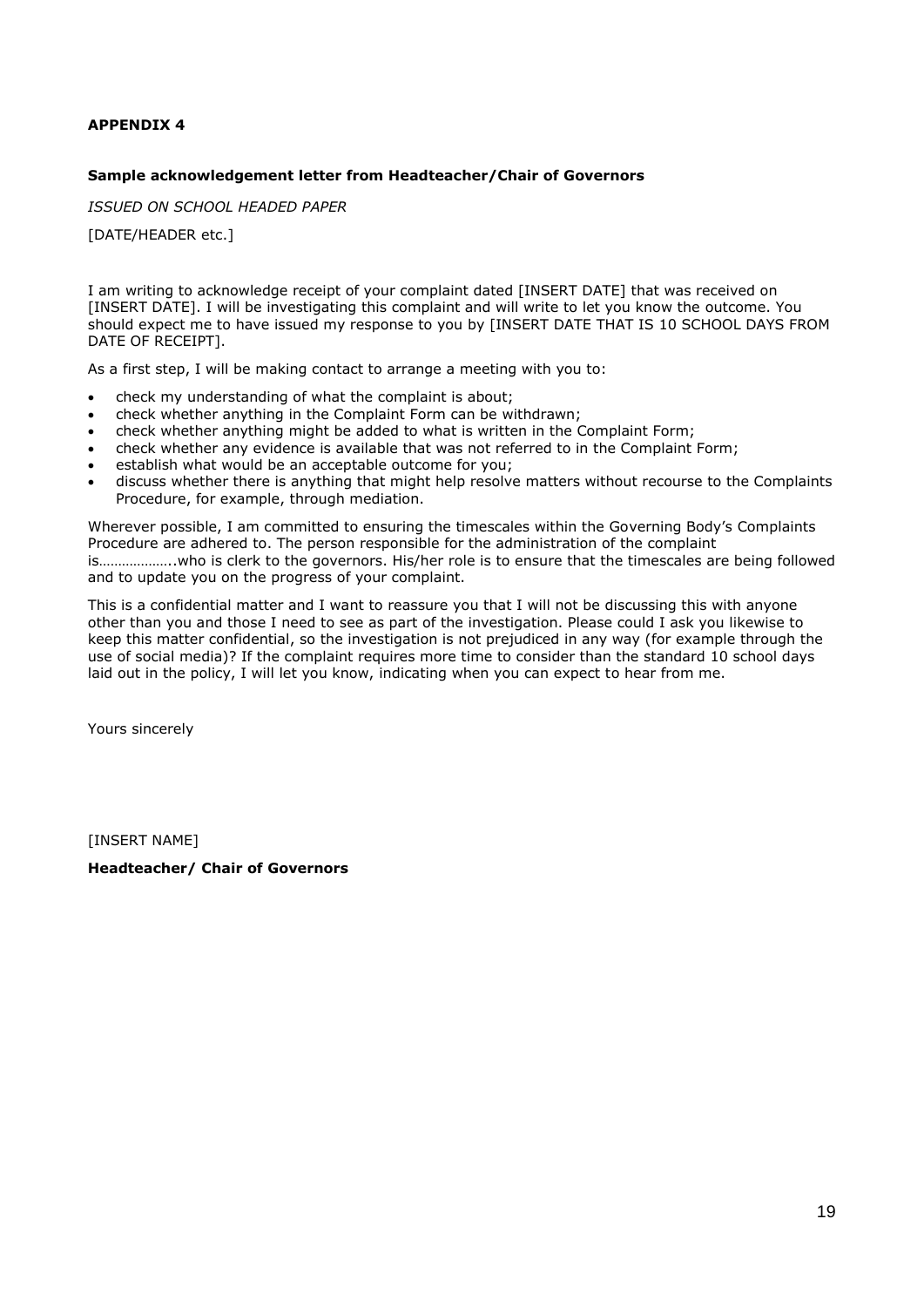**Sample agenda for face-to-face meeting between complainants and governors' review panel at stage 3 (if adopted by the governing body)**

### Remove this Appendix if the face to face option is not adopted.

| Meeting of Panel to consider any written representations<br>(Parent and Investigating Governor join the meeting)       | Panel, Clerk, LA Adviser                                          |
|------------------------------------------------------------------------------------------------------------------------|-------------------------------------------------------------------|
| Introductions - Chair of Panel                                                                                         | Panel, Clerk, LA Adviser,<br>Investigating Governor, Parent       |
| Introduction to the Stage 2 report by the Investigating Governor                                                       | Panel, Clerk, LA Adviser,<br>Investigating Governor, Parent       |
| Questions to Investigating Governor about the Stage 2 report<br>Panel<br>$\blacksquare$<br>Parent<br>$\blacksquare$    | Panel, Clerk, LA Adviser,<br><b>Investigating Governor Parent</b> |
| Parental Representations                                                                                               | Panel, Clerk, LA Adviser,<br><b>Investigating Governor Parent</b> |
| Questions to the Parent<br>Panel<br>$\blacksquare$<br><b>Investigating Governor</b><br>$\blacksquare$                  | Panel, Clerk, LA Adviser,<br>Investigating Governor Parent        |
| Closing remarks by the Investigating Governor                                                                          | Panel, Clerk, LA Adviser,<br>Investigating Governor Parent        |
| Closing remarks by the Parent<br>(Parent and Investigating Governor leave to allow the governors<br>to make decisions) | Panel, Clerk, LA Adviser,<br><b>Investigating Governor Parent</b> |
| Panel's conclusions and recommendations                                                                                | Panel, Clerk, LA Adviser                                          |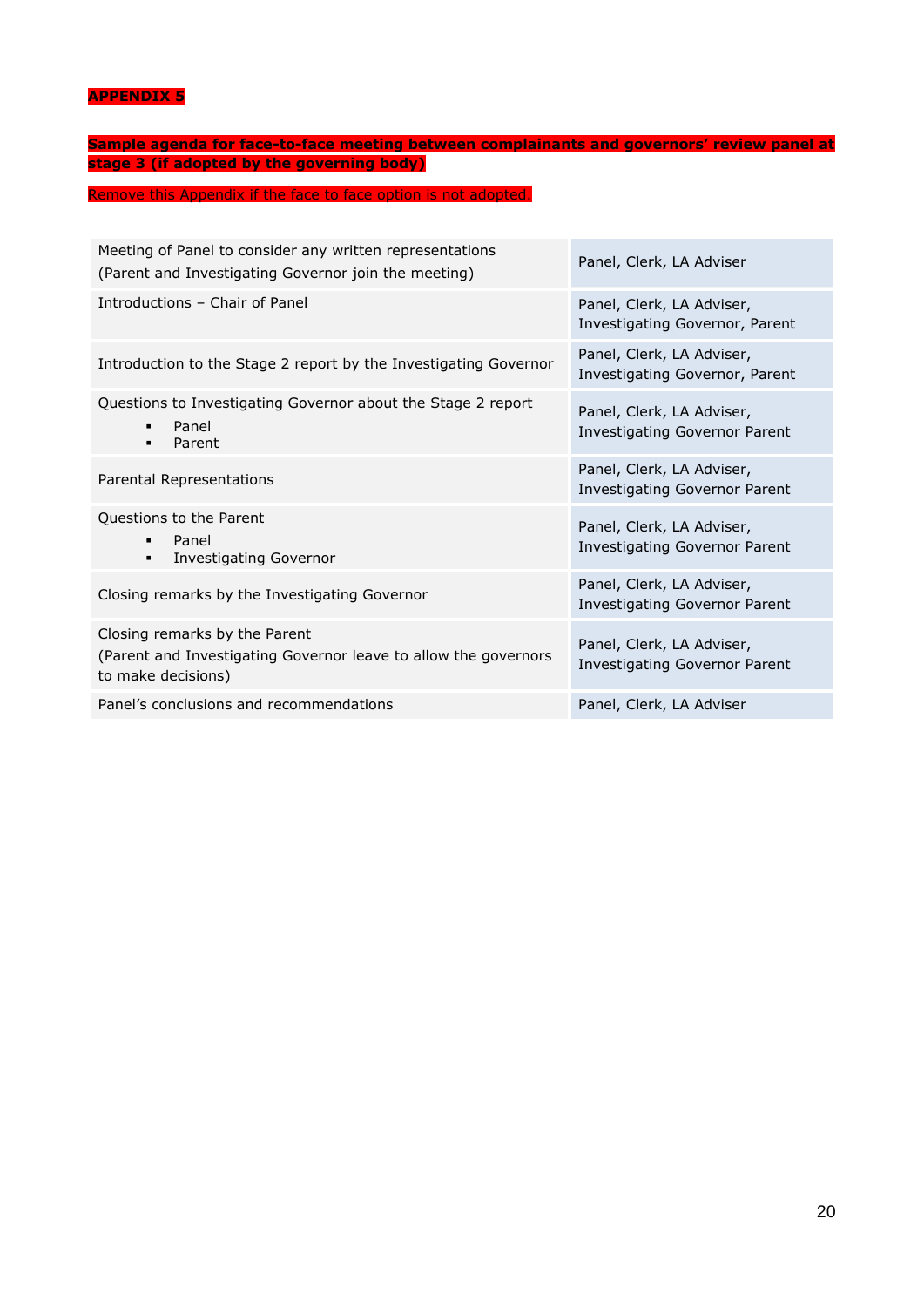### **APPENDIX 6 (**renumber as Appendix 5 if Appendix 5 on the previous page is omitted).

### **The DFE have published the following helpful advice about the roles and responsibilities of all involved.**

<https://www.gov.uk/government/publications/school-complaints-procedures>

### **Roles and Responsibilities**

### **Complainant**

The complainant will receive a more effective response to the complaint if they:

- explain the complaint in full as early as possible;
- co-operate with the school in seeking a solution to the complaint;
- respond promptly to requests for information or meetings or in agreeing the details of the complaint;
- ask for assistance as needed:
- treat all those involved in the complaint with respect;
- refrain from publicising the details of their complaint on social media and respect confidentiality.

### **Investigator**

The investigator's role is to establish the facts relevant to the complaint by providing a comprehensive, open, transparent and fair consideration of the complaint through:

- sensitive and appropriate interviewing of the complainant to establish what has happened and who has been involved;
- interviewing staff and children/young people (or reviewing records of staff interviews with children) and other people relevant to the complaint;
- consideration of appropriate written records and other relevant information;
- analysing information;
- liaising with the complainant and the complaints co-ordinator as appropriate to clarify what the complainant feels would put things right.

The investigator should:

- conduct interviews with an open mind and be prepared to persist in the questioning;
- keep notes of interviews or arrange for an independent note taker to record minutes of the meeting;
- ensure that any papers produced during the investigation are kept securely pending any appeal;
- be mindful of the timescales to respond;
- prepare a comprehensive report for the Headteacher or complaints committee that sets out the facts, identifies solutions and recommends courses of action to resolve problems.

The Headteacher or complaints committee will then determine whether to uphold or dismiss the complaint and communicate that decision to the complainant, providing the appropriate escalation details.

**Complaints Co-ordinator** (this could be the Headteacher / designated complaints governor or other staff member providing administrative support)

The complaints co-ordinator should:

- ensure that the complainant is fully updated at each stage of the procedure;
- liaise with staff members, Headteacher, Chair of Governors, Clerk and LAs (if appropriate) to ensure the smooth running of the complaints procedure;
- be aware of issues regarding: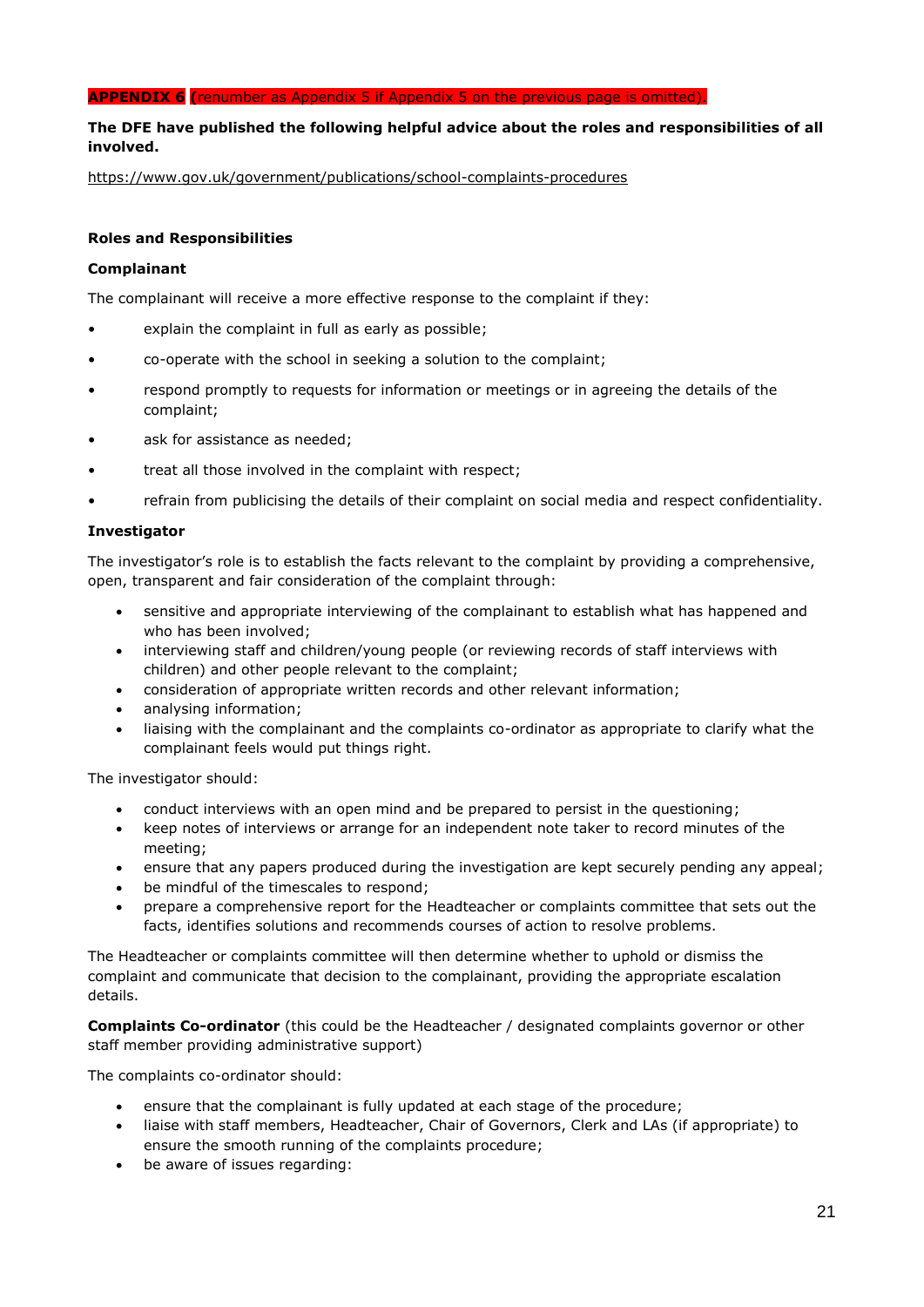sharing third party information;

additional support. This may be needed by complainants when making a complaint including interpretation support or where the complainant is a child or young person;

keep careful records.

### **Clerk to the Governing Body**

The Clerk is the contact point for the complainant and the committee and should:

- ensure that all people involved in the complaint procedure are aware of their legal rights and duties, including any under legislation relating to school complaints, education law, the Equality Act 2010, the Freedom of Information Act 2000, the Data Protection Act (DPA) 2018 and the General Data Protection Regulations (GDPR);
- set the date, time and venue of the meeting, ensuring that the dates are convenient to all parties (if they are invited to attend) and that the venue and proceedings are accessible;
- collate any written material relevant to the complaint (for example; stage 1 paperwork, school and complainant submissions) and send it to the parties in advance of the meeting within an agreed timescale;
- make a written record of the proceedings;
- circulate the minutes of the meeting;
- notify all parties involved of the committee's decision.

### **Committee Chair**

The committee's chair, who is nominated in advance of the complaint meeting, should ensure that:

- both parties are asked (via the Clerk) to provide any additional information relating to the complaint by a specified date in advance of the meeting;
- If the complainant is invited to the meeting, that it is conducted in an informal manner, is not adversarial, and that, everyone is treated with respect and courtesy;
- complainants who may not be used to speaking at such a meeting are put at ease.
- the remit of the committee is explained to the complainant;
- written material is seen by everyone in attendance, provided it does not breach confidentiality or any individual's rights to privacy under the DPA 2018 or GDPR;
- **both the complainant and the school are given the opportunity to make their case and seek** clarity, either through written submissions ahead of the meeting or verbally
- the issues are addressed;
- key findings of fact are made;
- the committee is open-minded and acts independently;
- no member of the committee has an external interest in the outcome of the proceedings or any involvement in an earlier stage of the procedure;
- minutes of the meeting are taken;
- they liaise with the Clerk

### **Committee Member**

Committee members should be aware that:

the meeting must be independent and impartial, and should be seen to be so;

No governor may sit on the committee if they have had a prior involvement in the complaint or in the circumstances surrounding it;

 the aim of the meeting should be to resolve the complaint and achieve reconciliation between the school and the complainant;

It is recognised that the complainant might not be satisfied with the outcome if the meeting does not find in their favour. It may only be possible to establish the facts and make recommendations.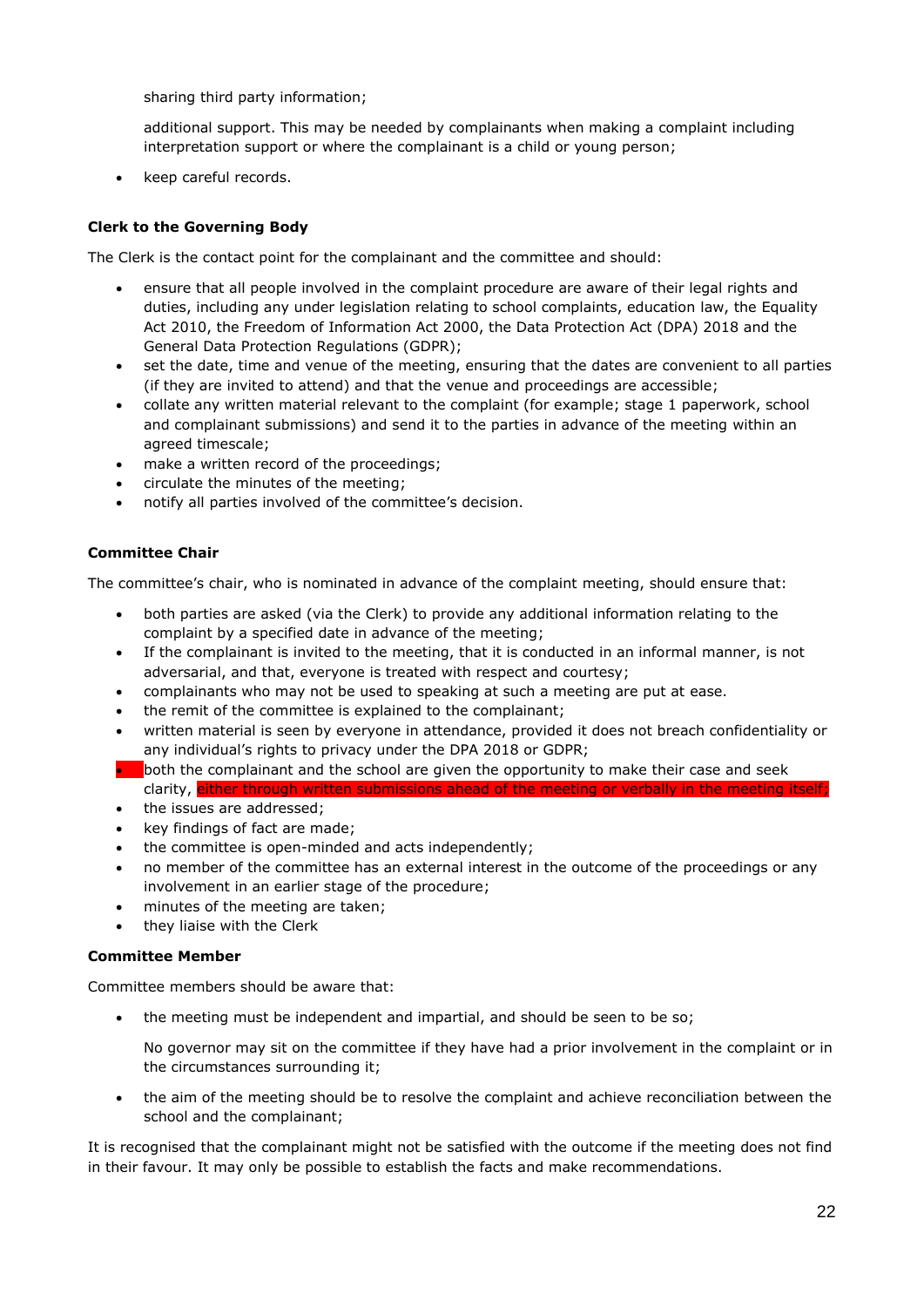### Omit the section below if the face to face option is not adopted.

- many complainants will feel nervous and inhibited in a formal setting;
- **•** Parents/carers often feel emotional when discussing an issue that affects their child.
- extra care needs to be taken when the complainant is a child/young person and present during all or part of the meeting;
- Careful consideration of the atmosphere and proceedings should ensure that the child/young person does not feel intimidated;
- The committee should respect the views of the child/young person and give them equal consideration to those of adults;
- If the child/young person is the complainant, the committee should ask in advance if any support is needed to help them present their complaint. Where the child/young person's parent is the complainant, the committee should give the parent the opportunity to say which parts of the meeting, if any, the child/young person needs to attend;
- However, the parent should be advised that agreement might not always be possible if the parent wishes the child/young person to attend a part of the meeting that the committee considers is not in the child/young person's best interests.
- **the welfare of the**

child/young person is paramount.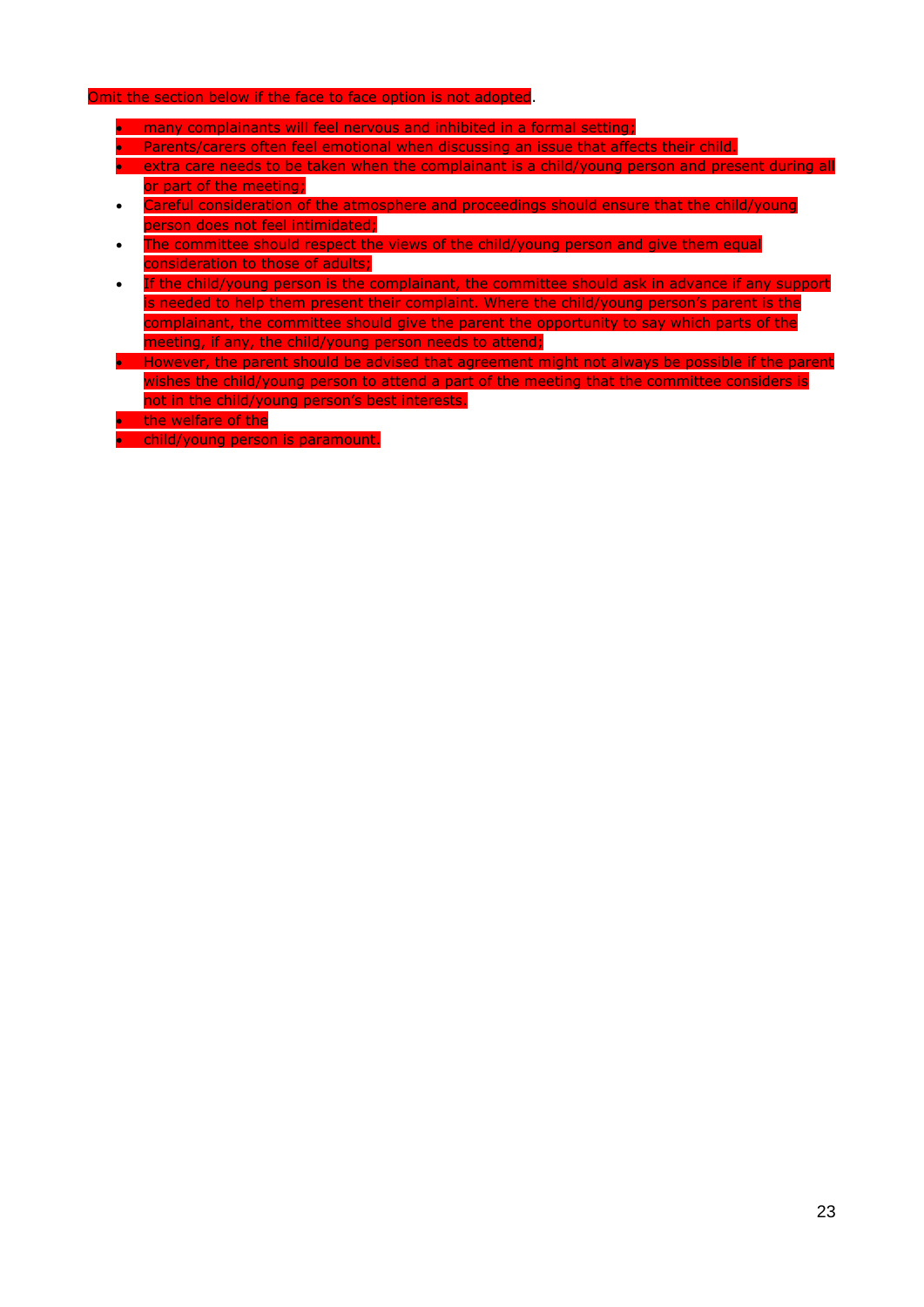### **Houghton Primary School Complaint form**

| Section A - Your Details |  |
|--------------------------|--|
| Title - Mr/Mrs/Ms/Other  |  |
| Surname                  |  |
| Forename                 |  |
| Home Tel No              |  |
| Mobile Tel No            |  |
| <b>Email Address</b>     |  |
| Address and Postcode     |  |
|                          |  |
|                          |  |

How would you prefer us to contact you?

### **Section B**

Please give details of your complaint, including whether you have spoken to anybody at the school about it (please use a continuation sheet if necessary)

What would constitute a satisfactory resolution of your complaint?